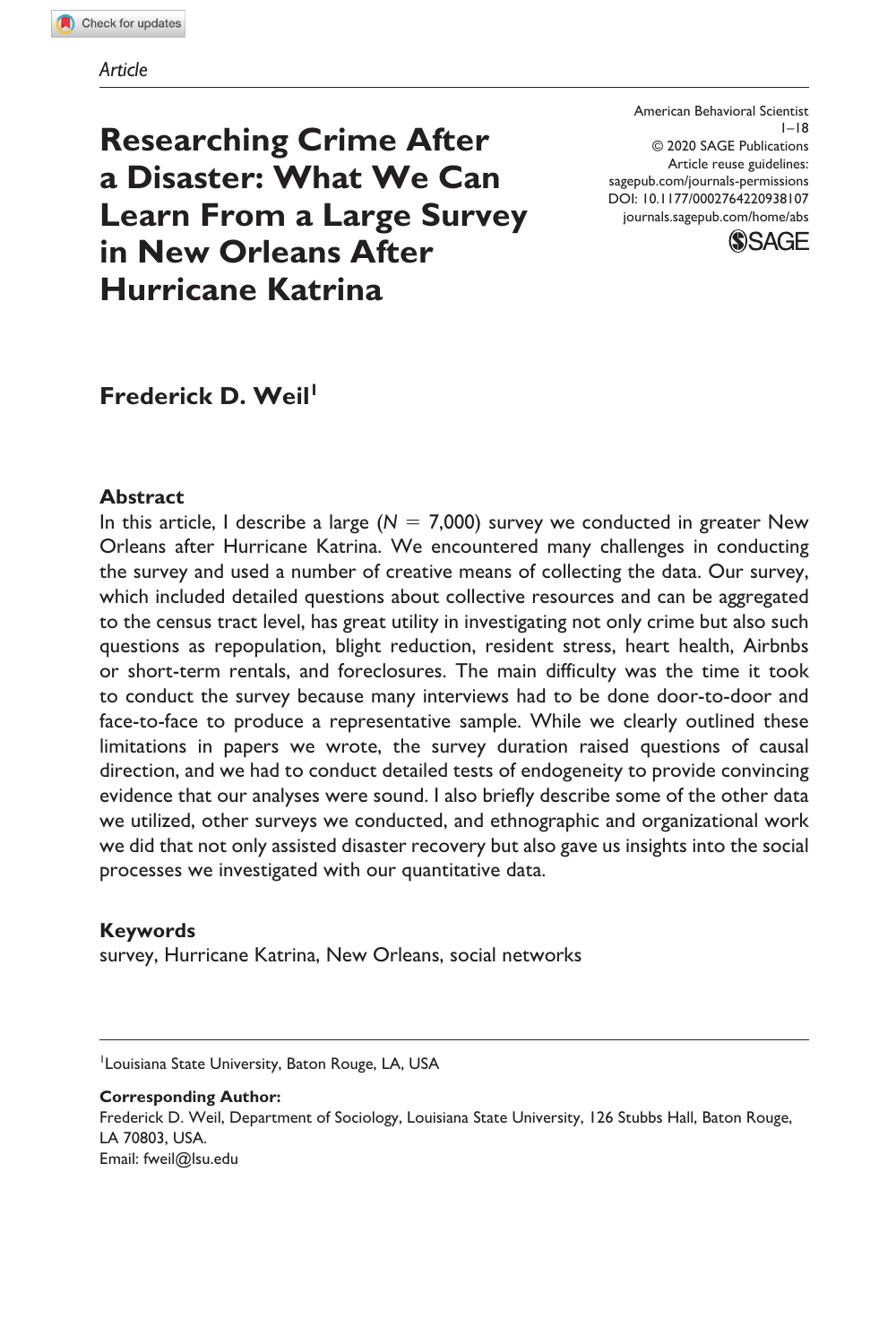# **Introduction**

Criminological research sometimes employs large, high-density resident surveys to investigate causal factors affecting different types of crime (Sampson et al., 2002). The goal is to assess the social context in which crime takes place, by comparing small neighborhood-level areas, often census tracts. Typically, researchers seek to contrast demographic and economic factors, as against collective resources like informal social control, social networks, civic and faith-based engagement, trust, and similar factors. While the Census Bureau and other government agencies can provide data to measure many demographic and economic factors, collective resources must usually be measured by resident surveys. Conducting large surveys that can be aggregated to the neighborhood level is difficult under ordinary circumstances, and only a limited number exist (Auspos, 2012). Conducting such a survey after a disaster, to assess the disaster's effects on crime or other outcomes, is more difficult still. Residents' lives are disrupted, as are the common methods of contacting them to conduct interviews: residents may have evacuated, telephone service may be disrupted, Internet access may be difficult, and it may be expensive and inconvenient to hire interviewers to conduct the survey.

In this article, I review the dominant theories that account for crime after a disaster, challenges in designing such research, some of the extant research findings, a large  $(N = 7,000)$  survey we conducted in greater New Orleans after Hurricane Katrina, some of our findings, limitations to our research, and steps we took to address them. We encountered many challenges in conducting the survey and used a number of creative means of collecting the data. Our survey, which included detailed questions about collective resources and can be aggregated to the census tract level, has great utility in investigating not only crime but also such questions as repopulation, blight reduction, resident stress, heart health, short-term rentals (e.g., Airbnbs), and foreclosures. The main challenge we encountered was the time it took to conduct the survey because many interviews had to be done door-to-door and face-toface to produce a representative sample. While we clearly outlined these limitations in papers we wrote, the survey duration raised questions of causal direction, and we had to conduct detailed tests of endogeneity to provide convincing evidence that our analyses were sound.

My main task in this article is methodological. After reviewing the main theoretical frameworks commonly used to understand crime after a disaster, I begin by describing the logic of the research question, the kinds of data needed to address it, and alternatives that may be available. Next, I review some of the research that has been done that takes these frameworks into account. Then I describe our own approach to addressing this question: the data we collected, the challenges we faced, and the compromises and solutions we found. Then, I briefly summarize some of the results of our data analysis, focusing on crime questions (M. S. Barton et al., 2020; Weil, Barton, et al., 2019), but also noting other outcomes our data allowed us to examine. I also highlight ethnographic work we did on violent crime in one neighborhood that, notably, came to very similar conclusions as our quantitative work (Brown & Weil, 2020). Along the way, I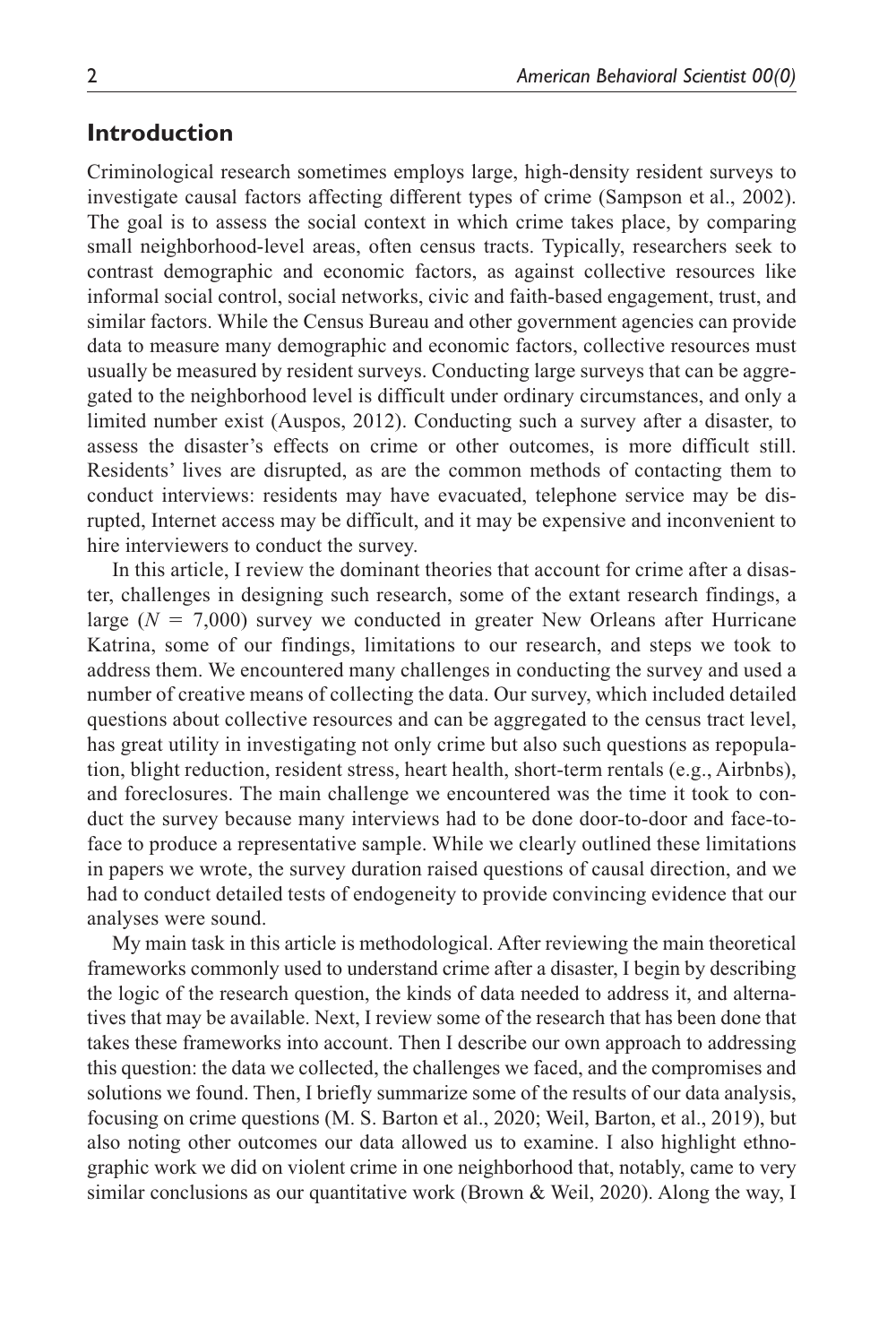discuss the opportunities and limitations of our approach to data collection, what we can learn from such data, challenges of addressing reviewers' questions, and suggestions for improving data collection.

## **Theories of Disaster and Crime**

Accounts of crime after a disaster generally take into account four ecological frameworks: altruism/social capital and vulnerability theories in postdisaster research, and social disorganization and routine activities theories in criminological research. Notably, these frameworks parallel each other to a considerable extent across research domains. The altruism/social capital and social disorganization frameworks stress the importance of social cohesion; and the vulnerability and routine activities frameworks stress the importance of individual motivations and structured inequality.

## *Postdisaster Theories*

The theory of postdisaster altruism argues that "emergent" community organizations support survivors' efforts during recovery (A. H. Barton, 1969; Fritz, 1961/1996; Nobo & Pfeffer, 2012; Prelog, 2016; Quarantelli & Dynes, 1977; Rodriguez et al., 2006; Solnit, 2009). More recently, scholars have expressed this idea in terms of social capital theory while noting that certain forms of social solidarity could be harmful. For example, particular social groups may absorb resources while excluding other groups, or some communities may organize to avoid shared burdens (Aldrich, 2012; Meyer, 2018; Nakagawa & Shaw, 2004; Patterson et al., 2010; Weil, 2011; Weil et al., 2018).

By contrast, vulnerability theory focuses instead on the importance of inequality and conflict in the aftermath of disasters. Proponents of this view argue that recovery efforts disproportionately favor more advantaged groups, thereby magnifying historical inequalities (Bolin & Kurtz, 2018; Elliott & Pais, 2010; Howell & Elliott, 2018; Schultz & Elliott, 2013).

#### *Social Disorganization, Community, and Crime*

Researchers long argued that social processes and organizations play an important role in the etiology of crime, but it has been difficult to measure and show their effects. Historically, researchers spoke of social control (Janowitz, 1978; Shaw & McKay, 1942), and more recently of social capital (Coleman, 1988), collective efficacy (Sampson, 2012), civic engagement (Prewitt et al., 2014), and community organizations and institutions (Wo et al., 2016). These approaches coalesced into the social disorganization framework, which predicts that crime will be higher in neighborhoods with greater concentrations of socioeconomic disadvantage, racial/ethnic heterogeneity, and residential instability, because these factors result in weaker informal social control (Bursik, 1988; Bursik & Grasmick, 1993; Sampson, 2012; Sampson et al., 1997).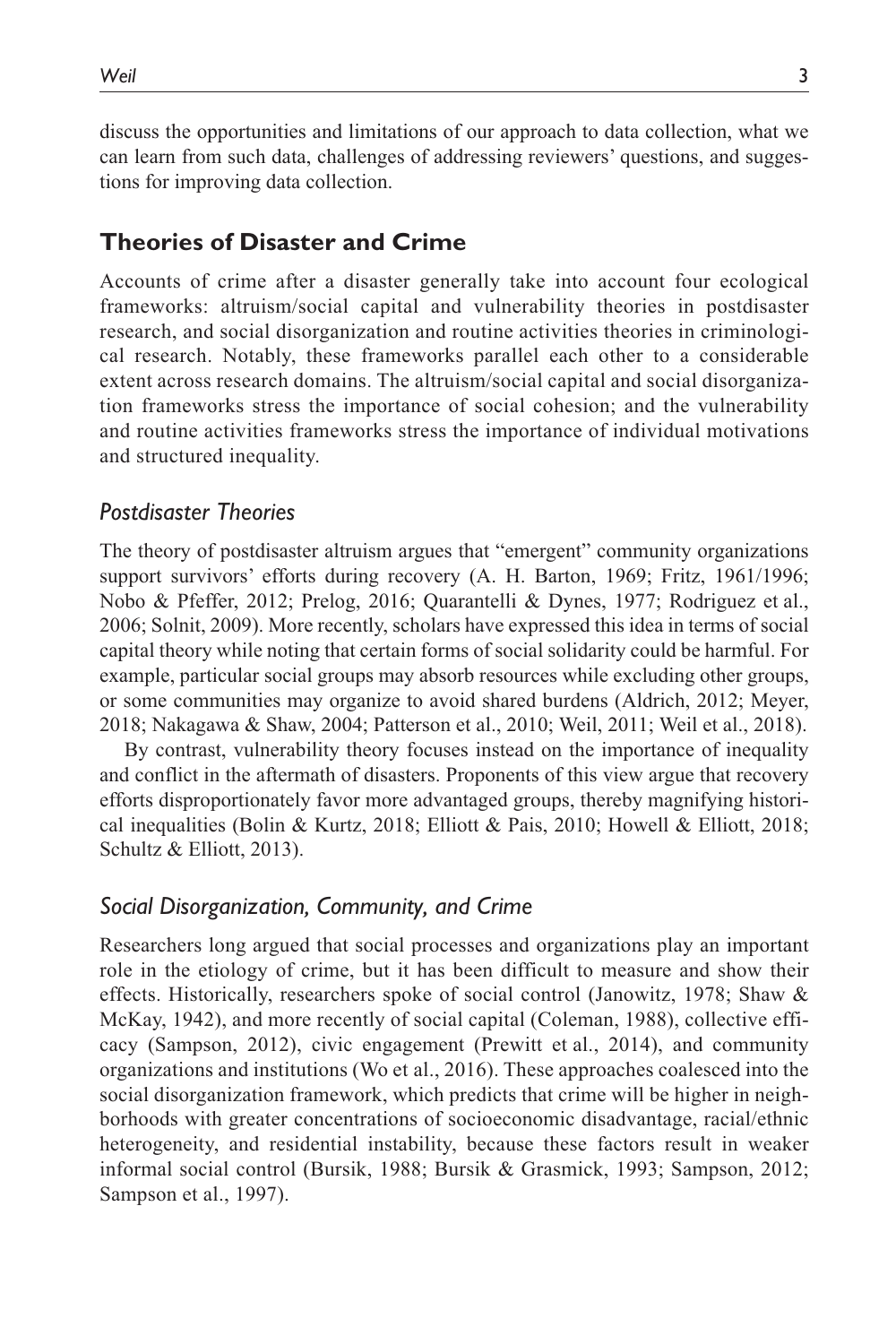The importance of community for neighborhood crime has been well documented in research on neighborhood correlates of crime, but not always in the anticipated fashion (M. S. Barton et al., 2020; Bellair & Browning, 2010; Sampson, 2012; Weil, Barton, et al., 2019). For instance, while social networks might increase social control among residents, they could also increase solidarity among those engaged in crime or produce sympathy among neighborhood residents for their own delinquent youth (Bellair & Browning, 2010; Browning et al., 2004; Warner, 2007). This idea is often expressed as a contrast between "bonding" versus "bridging" social networks (Putnam, 2000; Woolcock, 1998) and parallels Wilson's (1987) thesis about social isolation. Bonding social networks tend to express local social resources and connections and are more likely to develop in social isolation, while bridging networks can reduce crime by connecting resources, contacts, and job opportunities to potential offenders and encouraging them to utilize legal pursuits (Brown & Weil, 2020).

Spatial concentration is an inherent characteristic of this approach. Thus, Peterson and Krivo (2010) found that White neighborhoods tend to be surrounded by low-crime neighborhoods, while predominantly Black neighborhoods tend to be surrounded by neighborhoods with higher rates of disadvantage and crime. Similarly, research has found that violent crime was higher in neighborhoods located near areas of concentrated disadvantage (Chamberlain & Hipp, 2015; Mears & Bhati, 2006).

#### *Routine Activities*

The routine activities theory argues that the potential for crime exists when a motivated offender and suitable target converge in space and time in the absence of capable guardianship (Cohen & Felson, 1979; Felson, 1987). Accordingly, property crime may be less likely to occur in more disadvantaged neighborhoods because there are fewer and/or less lucrative opportunities, but violence may occur because violent crimes tend to occur near familiar places (Chamberlain & Hipp, 2015; Cohen & Felson, 1979). Like the social disorganization theory, this framework includes a spatial element (Chamberlain & Hipp, 2015; Mears & Bhati, 2006). For example, research by Chamberlain and Hipp (2015) found that property crime rates were higher in advantaged neighborhoods surrounded by disadvantaged areas. The authors suggest this was due to the greater prevalence of suitable targets in advantaged neighborhoods, which made it easier to obtain property obtained through theft or burglary.

# *Challenges of Research Design and the Logic of Inquiry*

Ecological frameworks like these require appropriate ecological data to examine crime after a disaster. Base-line research designs generally begin with counts of crime incidents and demographic data in small areas like counties, neighborhoods, or census tracts. Such data are generally available from government sources like law enforcement or justice departments and the Census Bureau, as frequent as monthly or annually, and no less frequently than 5-year intervals. Neighborhood crime rates can be calculated by dividing crime counts by population counts, but in many cases, scholars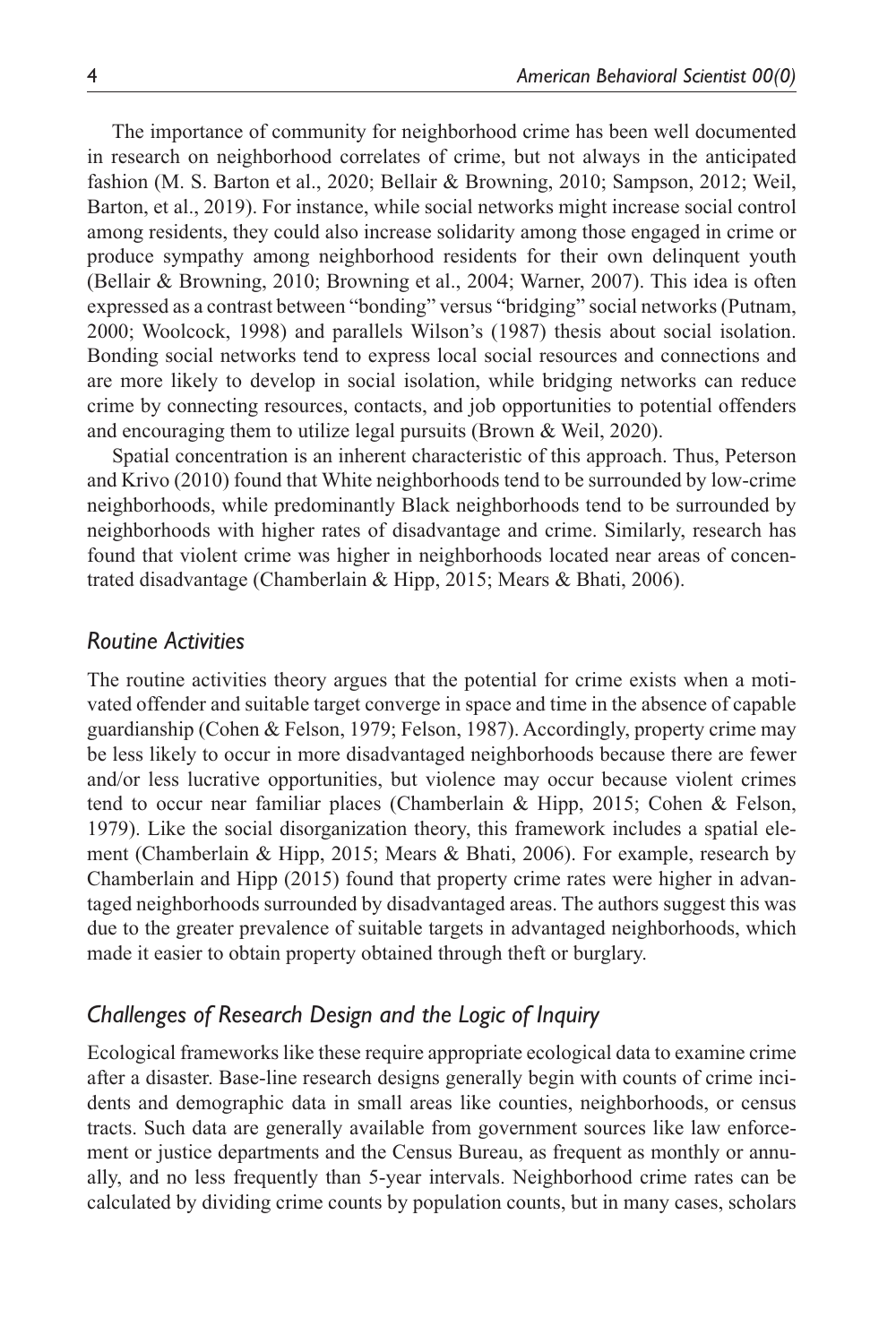choose to analyze raw crime counts of the most serious crimes like homicide instead, because many or most neighborhoods have no instances of such crimes (Kubrin, 2003; Pyrooz, 2012; Valasik et al., 2017).

Study design becomes more challenging if we want to examine the effects on crime of collective social resources like informal social control, social networks, trust, civic engagement, or organizations, and more challenging still if we want to examine the causes of crime after a major disaster, whether natural or human-made. A key challenge in researching the effect of collective resources on crime is finding or collecting data at the neighborhood or tract level. If our dependent variable were at the individual level, like victimization or psychological well-being, or indeed, individual-level collective resources, then a standard survey might suffice. We could investigate individual-level dependent variables with a contextual or multilevel research design. A survey of, say, 500 to 1,500 respondents would be adequate for that task. However, when the incidence of crime is the dependent variable, then it must be measured at the aggregate level, for example, the tract level. For such an aggregate dependent variable, we would also need aggregate-level data on collective resources as well. Thus, if collective resources are measured by a survey, we would need a much larger sample, adequate to compute averages for each tract. Reviews of aggregate neighborhood studies generally report sample sizes with over 20 respondents per neighborhood across the study area (Auspos, 2012; Sampson et al., 2002). For New Orleans, a city with 180 census tracts, we would thus need a survey with almost 4,000 respondents, distributed appropriately across tracts.

Another challenge lies in distinguishing the different types and forms of collective resource indicators. Thus, following Coleman (1988) and Bourdieu (1986), Putnam (2000) defines social capital in terms of social networks, trust, and norms of reciprocity, also mentioning group membership, civic engagement, social support, faith-based engagement, and similar phenomena. Most scholars now distinguish between cultural (or subjective) and structural (or objective/behavioral) forms of social capital (C. J. Lee & Kim, 2013; Paxton, 1999; Prewitt et al., 2014; Van Deth, 2003), where trust and norms anchor the subjective side, and social networks and social behavior anchor the objective/behavioral side.

Within the realm of social networks, scholars have also distinguished between bonding, bridging, and linking networks (Aldrich, 2012; Putnam, 2000; Woolcock, 1998), where bonding networks are in-group ties, bridging networks are cross-group ties, and linking networks are ties to authorities. These distinctions have been posited for crime outcomes (Bellair & Browning, 2010; Beyerlein & Hipp, 2006; Desmond et al., 2010; Kubrin & Wo, 2016; M. R. Lee & Bartkowski, 2004; Wo et al., 2016), but most researchers have measured them indirectly. Generally, researchers postulate that bonding networks will be associated with higher crime levels, and bridging networks with lower crime levels, but empirical studies have often obtained inconsistent results. Only recently, have scholars been able to measure their effects more directly with survey or ethnographic data (M. S. Barton et al., 2020; Brown & Weil, 2020; Weil, Barton, et al., 2019) and have obtained results consistent with these hypotheses.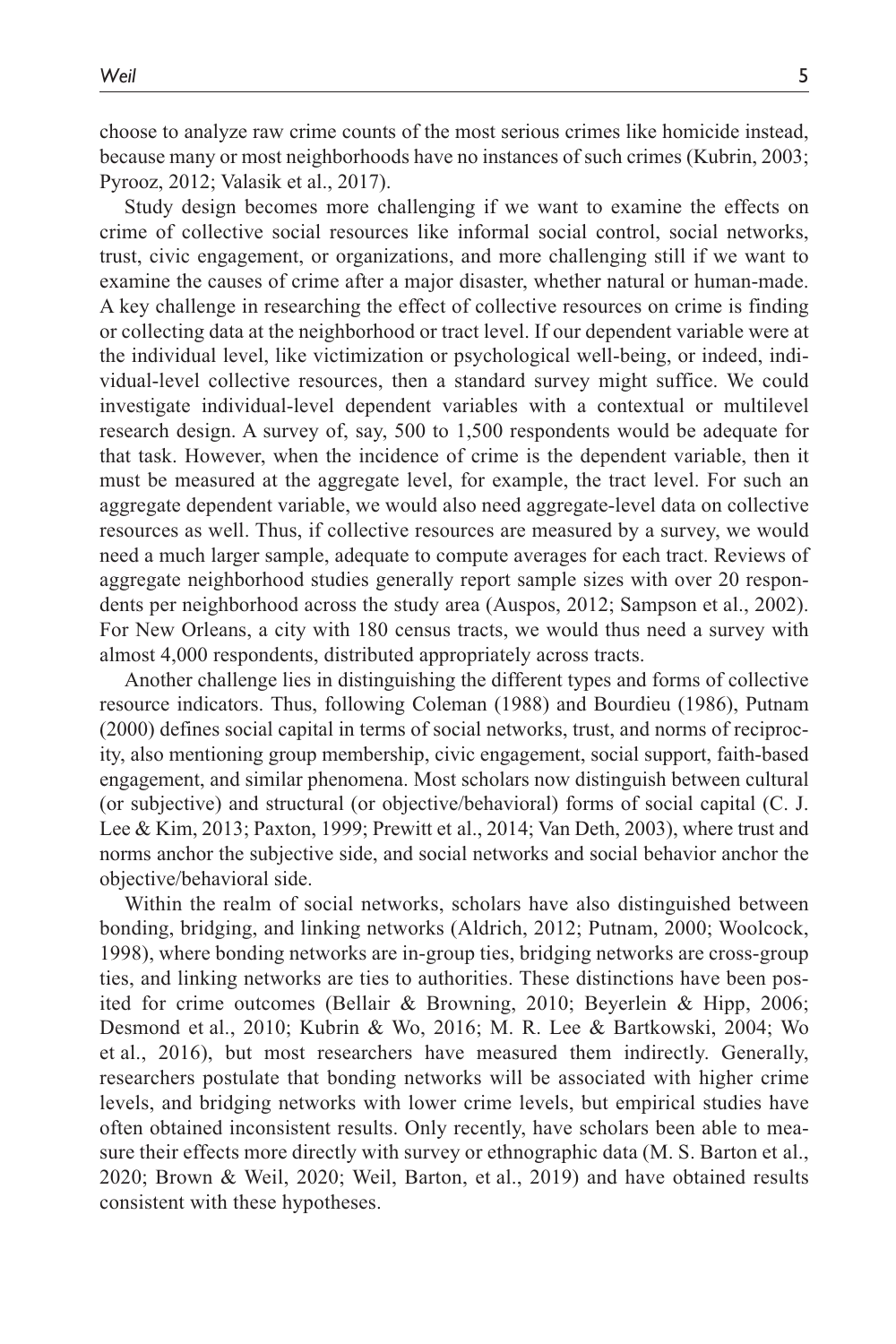The related concept of collective efficacy was developed especially to assess informal social control relevant to crime (Sampson, 2012), though critics have questioned the operationalization of the concept, its dimensionality, its causal position, and whether it measures reputation or attribution rather than attitudes or behavior (Hipp, 2016; Hipp & Wo, 2015; Warner, 2007).

Most of these concepts can be measured by surveys, but because of the difficulties of conducting large sample surveys, scholars have sometimes sought alternative indicators that can also be measured in small geographical areas. Proxy measures are perhaps the major alternative to date, though theorists caution that they may be misleading as compared with direct measurement (Van Deth, 2003). Among the most used proxy measures are voting turnout, cooperation with the census, nonprofit organizations, household composition, or even home-ownership and residential mobility. And the most detailed geographies of measurement tend to be the county level (Dillard et al., 2013; Rupasingha et al., 2006; Rupasingha & Goetz, 2007), though a few are measured at the neighborhood, zip code, or census tract level (Aldrich, 2012; Doucet & Lee, 2015). When direct, survey-based measures have been used, most could only be aggregated to the fairly broad county level (Sherrieb et al., 2010). Yet it is hard to argue that one can measure, for example, informal social control at the county, rather than the neighborhood level, and when a disaster occurs in one or a small number of counties, analysts need finer grained geographical units like neighborhoods or census tracts to conduct aggregate analysis.

Besides aggregated survey data and proxy data, scholars have begun exploring the possibility of using big data measures like administrative data (Kyne & Aldrich, 2020; O'Brien et al., 2015), search data like Google, or social media data like Facebook or Twitter (Metaxa-Kakavouli et al., 2018). This work is quite recent, and it remains unclear, both how accessible the data will be and whether they can be used without compromising user confidentiality (Zuboff, 2019) and for those reasons, I will not discuss such data further here.

## *Previous Research Findings on Disaster and Crime*

Recent research on crime after a disaster has generally been oriented to one or more of the ecological frameworks reviewed earlier (M. S. Barton et al., 2020; Curtis & Mills, 2011; Frailing & Harper, 2016a, 2016b; Frailing & Harper, 2017; Prelog, 2016; Spencer, 2017; Weil, Barton, et al., 2019; Zahnow et al., 2017; Zahran et al., 2009).

Researchers working in the social capital or disorganization frameworks tend to hypothesize that an increased sense of community after a disaster will result in lower levels of crime because survivors are more altruistic, not only looking out for their own interests but also those of their neighbors (M. S. Barton et al., 2020; Doucet & Lee, 2015; Leitner et al., 2011; Prelog, 2016; Weil, Barton, et al., 2019; Zahran et al., 2009). However, the use of proxy measures or geographical units larger than neighborhoods (e.g., counties) has sometimes produced inconsistent results. Prelog (2016) and Zahran et al. (2009) both used the number of nonprofit organizations as a proxy for collective efficacy and both analyzed counties, either nationally or in one state. Prelog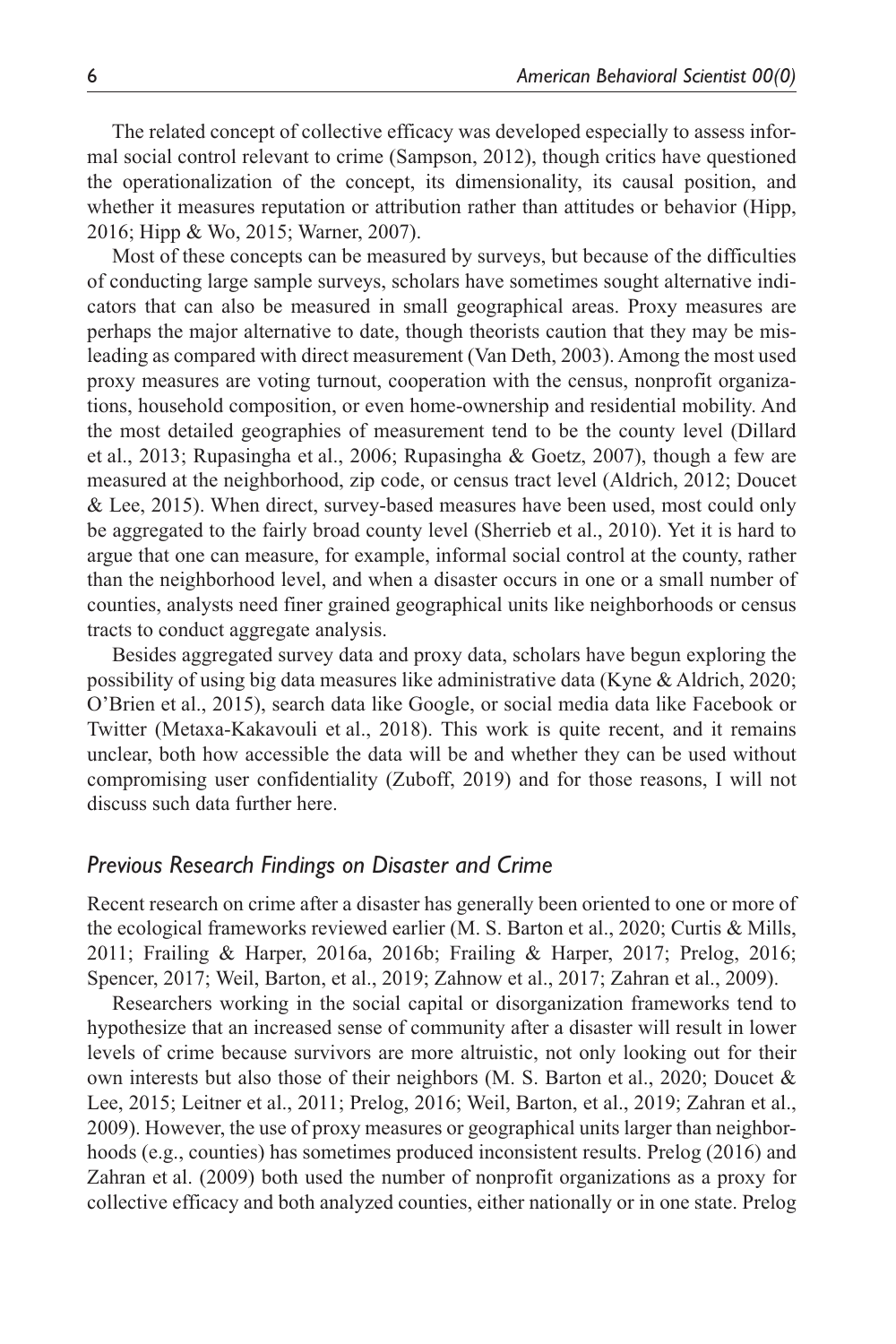(2016) found that violent, and property crime levels were higher in counties with more nonprofit organizations, while Zahran et al. (2009) found that nonprofit density was negatively associated with levels of violent and property crime.

Doucet and Lee (2015), Weil, Barton, et al. (2019), and M. S. Barton et al. (2020) all used tract-level data from New Orleans in their investigations of postdisaster crime. Doucet and Lee (2015), who used proxy measures, found fewer homicides in tracts with stronger civic engagement, but only in disadvantaged neighborhoods. Weil, Barton, et al. (2019) and M. S. Barton et al. (2020), using survey-based measures, found that social trust and bridging social networks were negatively associated with several types of crime, bonding social networks was positively associated with crime, and that there was seldom an association of civic engagement with crime. These studies were critical not only because they measured collective resources in a fashion that more closely matched with the broader research on neighborhood and community correlates of crime (e.g., Bellair & Browning, 2010; Sampson, 2012; Wo et al., 2016), but also because the results showed different forms of collective resources were associated with postdisaster levels of crime.

By contrast, scholars working in the vulnerability and routine activities frameworks tend to argue that disasters exacerbate inequality, leading to higher levels of crime (M. S. Barton et al., 2020; Prelog, 2016; Spencer, 2017; Weil, Barton, et al., 2019; Zahnow et al., 2017; Zahran et al., 2009). For instance, evacuations in the immediate wake of a disaster increase the availability of suitable targets (e.g., abandoned properties, isolated residents) and decrease the number of capable guardians (e.g., police, neighborhood residents). Research on postdisaster crime supports this proposition. For example, Thornton and Voigt (2007) reported that women residing in shelters in New Orleans after Hurricane Katrina were at increased risk of sexual assault due to limited guardianship. Frailing and colleagues (Frailing et al., 2015; Frailing & Harper, 2010; Frailing & Harper, 2016a; Frailing & Harper, 2017) note that disruptions to the New Orleans Police Department, such as damaged communications technology, desertions, and officer malfeasance correlated with increased levels of burglary and homicides in post-Katrina New Orleans.

Furthermore, disasters may create areas of high crime because recovery may not be distributed evenly, resulting in the higher prevalence of physical structures able to conceal illegal activities (Curtis & Mills, 2011) or because neighborhood differences in property damage may affect the availability of suitable targets (Zahnow et al., 2017). Research on post-Katrina New Orleans, for example, found that crime was higher in areas such as the Lower Ninth Ward that featured greater concentrations of disadvantaged residents or more blight and abandonment (Curtis et al., 2013; Curtis & Mills, 2011; Doucet & Lee, 2015).

# **Conducting a Large Survey After a Disaster**

Our own research tried to address some of the lacunae in previous research and satisfy requisites in study design outlined above by conducting a survey of Hurricane Katrina survivors in greater New Orleans that (a) contained a rich array of questions measuring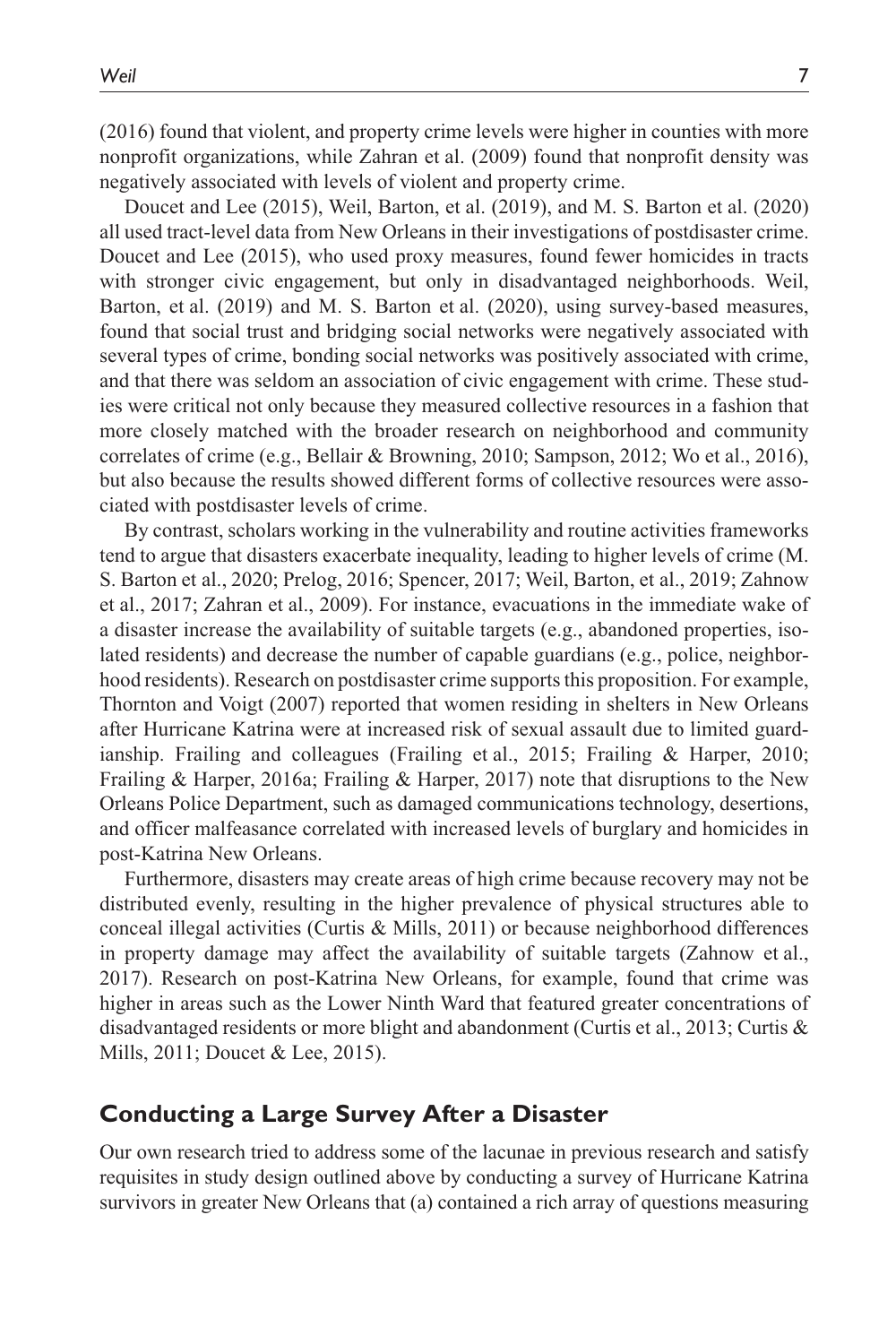collective resources and (b) was large enough  $(N = 7,000)$  to aggregate to small neighborhood units like census tracts. This data basis allowed us to conduct analyses that can seldom be done and, to my knowledge, has not previously been possible after a major disaster.<sup>1</sup> However, the difficulty of collecting such a large sample created issues that we had to overcome, as I will describe later in this section.

We conducted our survey beginning in June 2006, with most data collected from June 2007 to April 2011. Our analyses of crime outcomes included respondents located in Orleans parish (i.e., the City of New Orleans, *n* = 5,060), where we had crime data. For other analyses (e.g., repopulation), we used data from respondents in Orleans Parish and the adjoining St. Bernard Parish (*n* = 5,729). Our sample was representative of the population living in New Orleans after Hurricane Katrina, both demographically and geographically by neighborhood. The data did not deviate greatly from the joint age-gender-race/ethnic distributions for each parish (county) as reported in census population estimates for the year of the interview, and we weighted our sample according to these census estimates. We were not able to sample the prestorm population or track evacuees wherever they went. However, there were evacuees in our sample; 18% of respondents were still evacuees at the time of their interview. The evacuee sample is demographically diverse and lived in neighborhoods throughout New Orleans prior to the storm, but we had no sampling frame with which to compare our evacuee sample.

The survey was conducted under difficult circumstances and, during the first year and a half, with virtually no research funding. It is notable that we collected the first 2,500 interviews with essentially no funding. During the first years, land line telephones were mostly not in service, and most cell phone plans still charged by the minute, making it difficult to interview lower income respondents. Many people who evacuated also had to obtain a cell phone with an area code local to where they evacuated, making them invisible to a New Orleans telephone sampling frame.

With telephone interviewing mostly impractical, we adopted a multimethod approach. First, we conducted the survey through community and faith organizations, sometimes distributing a machine-readable paper questionnaire at meetings or religious services, asking respondents to fill them in there or at home, and then picking them up from the organization; sometimes giving respondents a web address where they could fill in the survey online. Second, *The Times-Picayune*, the major newspaper in New Orleans at the time, posted notices on their very active neighborhood discussion forums, and respondents could follow a link and complete the survey online. Third, we conducted interviews door-to-door and face-to-face throughout New Orleans neighborhoods. We chose routes through the different sections of neighborhoods and transects across flooded and nonflooded areas to obtain representativeness. This third method was important inasmuch as some population groups had trouble filling in a questionnaire themselves, whether on paper or online. The door-to-door interviewing accounted for about a third of the sample. All three methods covered most neighborhoods and most demographic groups, except that the door-to-door interviews helped bring up representation of less well-educated respondents. When telephones became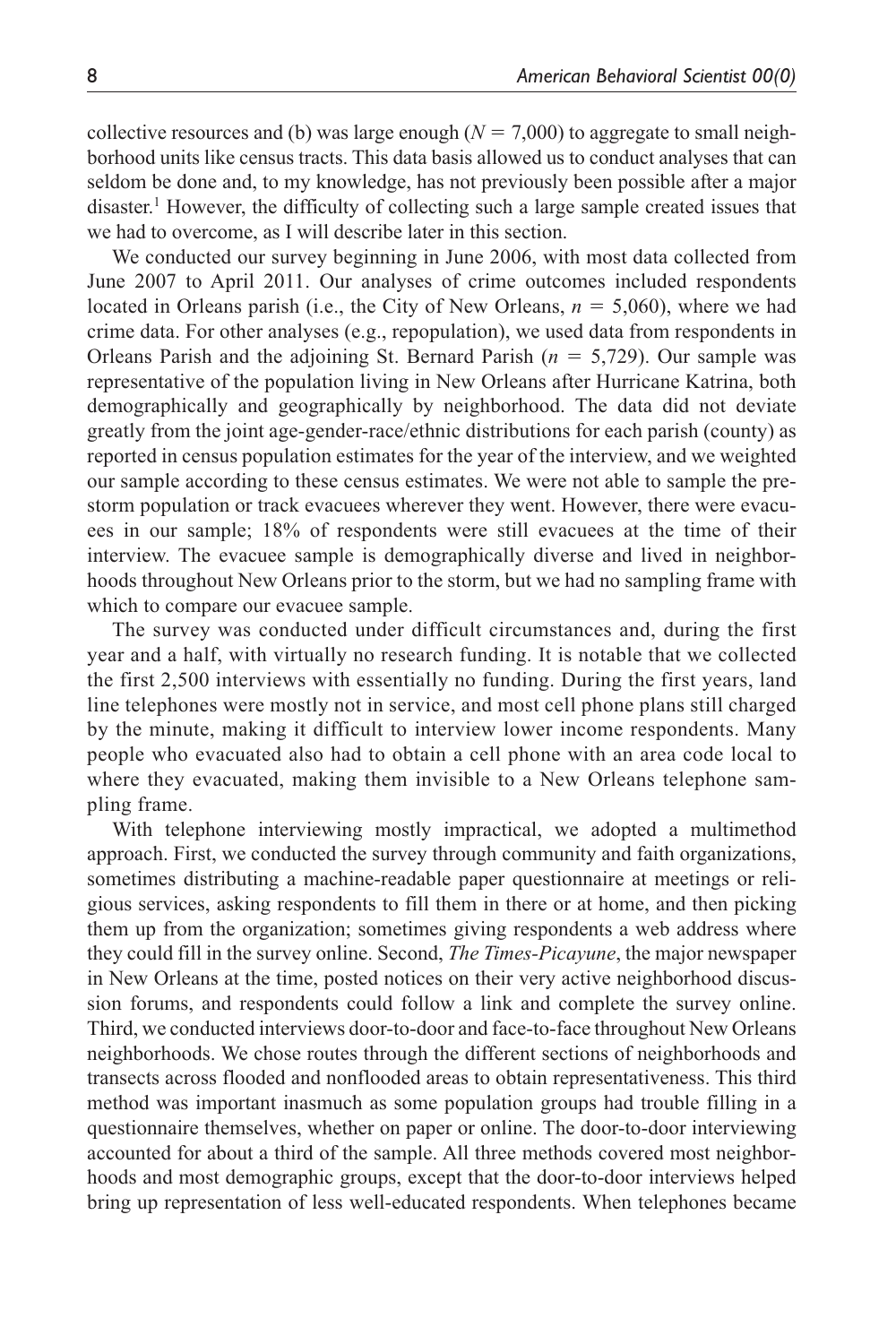more operational and cell phone plans cheaper later in our sampling period, we decided not to conduct telephone interviews in order to maintain a more consistent method. And because our mixed methods included self-administered interviews, our costs were probably similar to an all-telephone sample. Notably, respondent cooperation was very high; many survivors had a strong desire to talk about their experience, and many said they hoped others who had to go through a disaster might benefit from our study.

Our sampling and interviewing procedures made it difficult to collect such a large sample quickly, and it took us several years to complete our interviewing, going neighborhood by neighborhood. Without the use of telephone interviewing, two main factors slowed our data collection time. First, we had to find ways of locating and contacting respondents efficiently. We established partnerships with over two hundred neighborhood associations, community groups, and faith-based organizations and employed a range of data collection strategies with them. For instance, some neighborhood associations publicized and endorsed the survey, distributed questionnaires to every nth residence in their neighborhoods, and received back completed questionnaires for us to pick up, and some organizations with good membership e-mail lists did the same with the online version of the survey. Since we all had an interest in obtaining representative samples, data collection usually went well, except where lack of literacy prevented some populations from filling out questionnaires without assistance. Still it took time to work with a diverse set of organizations.

Second, our door-to-door sampling, which addressed the issue of literacy, was slowed by a requirement set by our funders. As a condition of our research funding, we were required to use undergraduate interviewers from our own university, which is located an almost 4-hour round-trip drive from New Orleans. We could only make the trip on weekend days; the trips were long and strenuous; and the outdoor interviewing was often hot and rainy. As a result, it was hard to recruit and retain a large team of undergraduate interviewers. On an exceptional day, we might bring 15 student interviewers and collect over 100 interviews, and on a slow day, we might bring three or four interviewers and collect a dozen interviews. Our target became about 30 or 40 interviews per trip, but we could not always achieve that. Often, we could only persuade interviewers to go on one or two or three trips a month. If we had had the flexibility to hire local interviewers, while providing our own supervision, we could have cut the data collection time substantially. Indeed, while we were in the field, several well-resourced organizations like the Kaiser Family Foundation (Kaiser Foundation, 2007) and the Nielson Company (Palutis, 2008) each conducted door-to-door surveys of about 1,500 respondents in a few months, so we believe that this is a feasible method, if given the flexibility to hire locally-based interviewers.

We aggregated our survey data by census tract, with a mean of 21 respondents per tract, which is within a range commonly reported in aggregate neighborhood studies (Auspos, 2012; Sampson et al., 2002). We then merged the aggregated survey data with tract level data from government sources so that we could use collective resources as a predictor of neighborhood crime, repopulation, or other factors, and assess its impact as compared with demographic factors.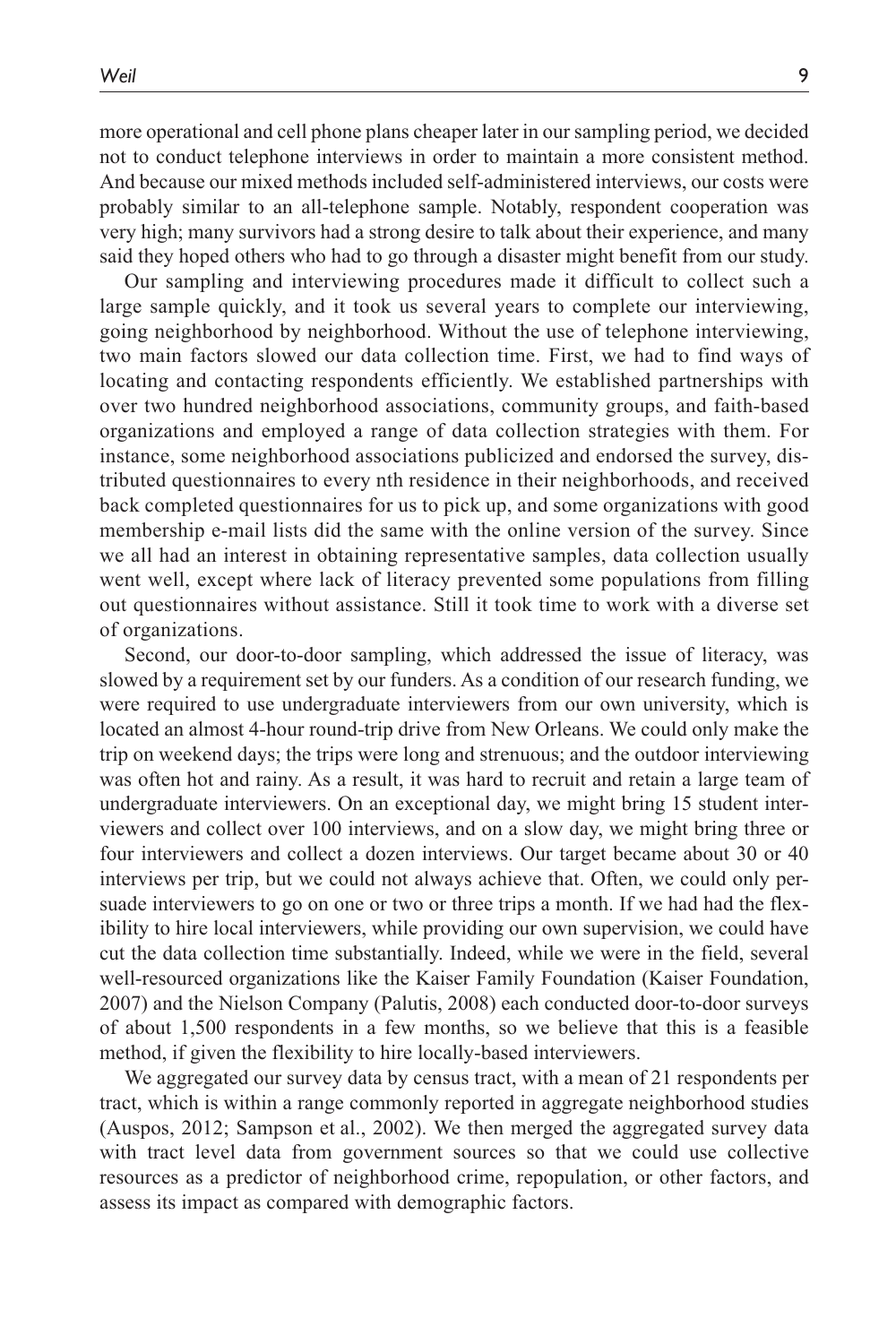Despite these limitations, we are not aware of a similar sample after Hurricane Katrina, nor indeed after most disasters, that has this degree of coverage, both sampling and content (Buttenheim, 2010; Frankenberg et al., 2012; Sastry, 2009). We hope that our efforts will provide a kind of proof of concept that encourages future researchers and funders to attempt a similar sample after disasters, and hopefully improve on ours.

One potential limitation to our analytic approach is that both our survey data and the American Community Survey census data were collected over several years' time. Because we had to build up our survey sample neighborhood by neighborhood, we had to treat it as a cross-section rather than a time-series. Likewise, the intradecennial American Community Survey requires 5 years to build up sample for New Orleans census tracts, but must be treated as a cross-section. And while crime statistics are collected on a real-time basis, we followed common research practices and used 3-year aggregations in order to reduce short-term fluctuations. Since these data sources each covered several years' time, and because they were contemporaneous with each other, we could not easily use time sequence as a means of establishing causal order.

This temporal feature of our study design raised questions of potential endogeneity in our analyses. Thus, ironically, one of the strengths of our survey, which was large enough to be aggregated to the census tract level, contributed to a potential limitation in our analyses. To address this, we performed extensive tests of endogeneity (Weil et al., 2018). Our analyses across four detailed tests found no positive evidence of endogeneity, although the tests could not entirely exclude the possibility. As a simpler check on any change over time in collective resources, we regressed it by the number of days since the storm. At the aggregate tract level, changes in collective resource variables were small and often not significant. Still to take these changes over time into account, we controlled for the mean date of the survey interviews per tract in our analyses.

# **Our Findings**

Our analyses of crime before and after Hurricane Katrina using these data helped shed new light on the effects of a disaster on crime (M. S. Barton et al., 2020; Weil, Barton, et al., 2019), and our ethnographic research in one New Orleans neighborhood (Brown & Weil, 2020) largely corroborated our quantitative analyses with qualitative methods. I summarize three of our central findings here.

First, we found that some, but not all, forms of collective resources affected crime, before and after the disaster. Thus, social trust had the most consistent association with lower crime rates. Bridging (out-group) networks were associated with less crime, while bonding (in-group) networks were associated with more crime, and the bridging associations were stronger than the bonding associations. These social network findings were paralleled in our ethnographic research (Brown & Weil, 2020). Finally, we found only modest and irregular associations of civic engagement with lower crime once concentrated disadvantage was taken into account.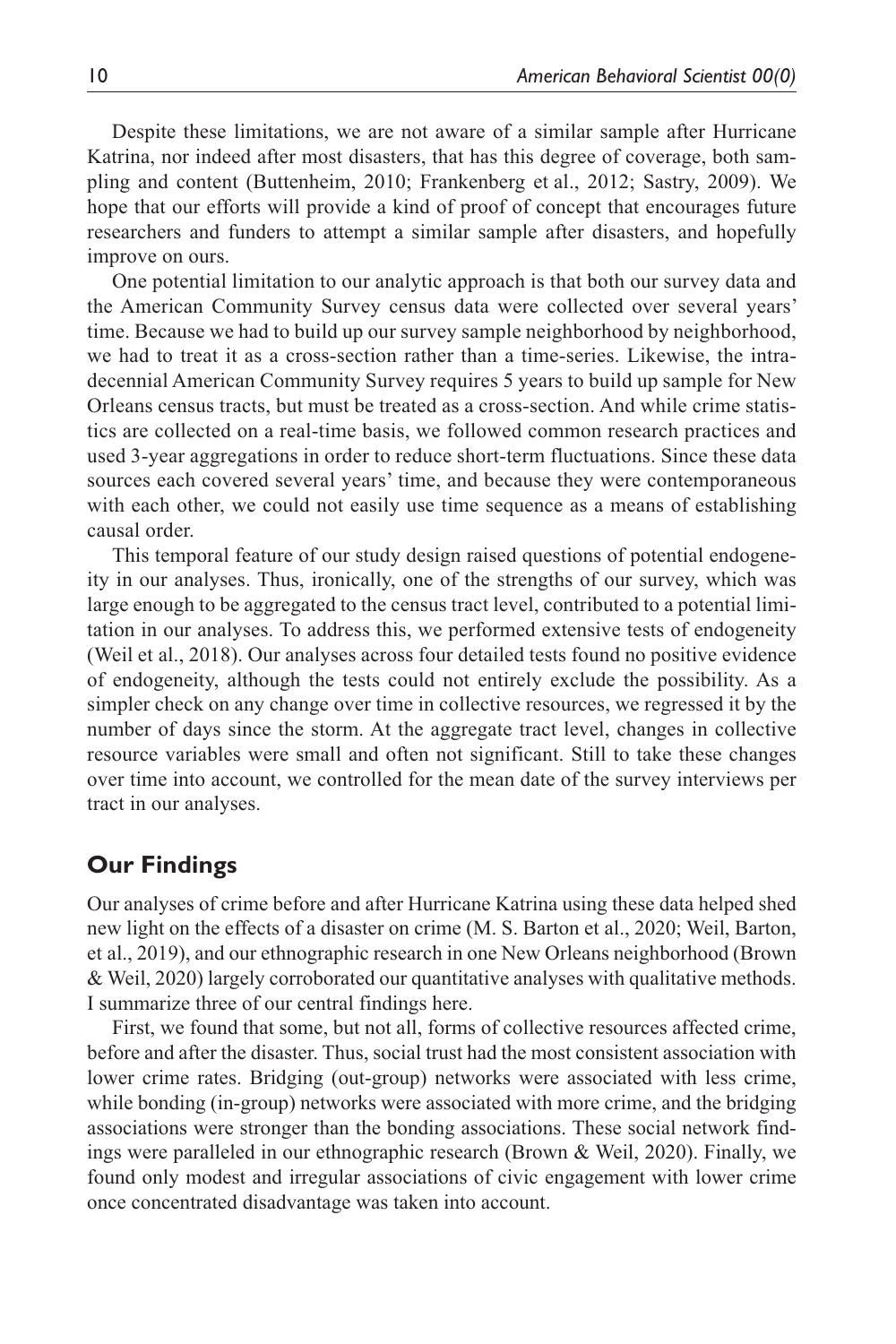Second, we found associations with crime of concentrated disadvantage and spatial lags. However, the associations for concentrated disadvantage varied across different types of crime: concentrated disadvantage was associated with higher levels of violent crime, as social disorganization theory would predict, but lower levels of nonviolent crimes of opportunity, as the routine activities theory would predict. Spatial lag was positively associated with all forms of crime, as different forms of diffusion theory would predict.

Finally, changes across time generally supported the altruism/social capital disaster theories and provided little support for the vulnerability/inequality disaster theories. As the former theories would predict, neighborhoods with greater trust and stronger bridging networks tended to have lower levels of crime in the aftermath of Hurricane Katrina, but the effects may have moderated somewhat in the longer term. There were few changes in the associations with civic engagement. Yet against the vulnerability/inequality disaster theories, the associations of crime with concentrated disadvantage either remained fairly unchanged, weakened, or even moved against the predicted direction. Changes in spatial lags were either small or moved in inconsistent directions.

Thus, our findings showed evidence of the effect of collective resources and structural factors on crime and provided some support for the altruism/social capital disaster theories but little support for the vulnerability/inequality disaster theories.

# **Discussion and Conclusion**

Our research (M. S. Barton et al., 2020; Brown & Weil, 2020; Weil, Barton, et al., 2019) provided new evidence of the effect of collective resources and structural factors on crime in the context of a disaster. Prior research on postdisaster crime that sought to measure community generally did not utilize direct measures of collective resources but rather, used proxy measures like nonprofit organizations (Doucet & Lee, 2015, Prelog, 2016; Zahran et al., 2009). Some of this research also analyzed variation in composite rates of crime, rather than breaking out variation in specific types of crime (Spencer, 2017; Varano et al., 2010). And research also produced a range of results as to whether a major disaster tends to raise or lower overall crime rates (Curtis & Mills, 2011; Frailing & Harper, 2016a, 2016b, 2017). Our research was able to address many of these questions, both quantitatively by using our large new survey of New Orleans area residents, and qualitatively by conducting detailed ethnographic observations.

Our results advanced the literature on collective resources and crime. First, we replicated the widespread finding that social trust is associated with lower crime levels which, as Kubrin and Wo (2016) point out, is common in both the social capital and collective efficacy approaches. Second, the distinction we found between bonding and bridging networks may help tie together disparate and apparently inconsistent findings in the literature as to whether social ties have positive, negative, or nonexistent effects on crime (Bellair & Browning, 2010; Hipp, 2010; Kubrin & Wo, 2016). Previous research examined bridging/bonding distinction with proxy measures like religious denominations or community organizations (Beyerlein & Hipp, 2006; M. R. Lee & Bartkowski, 2004; Warner et al., 2015; Wo et al., 2016), but generally not with social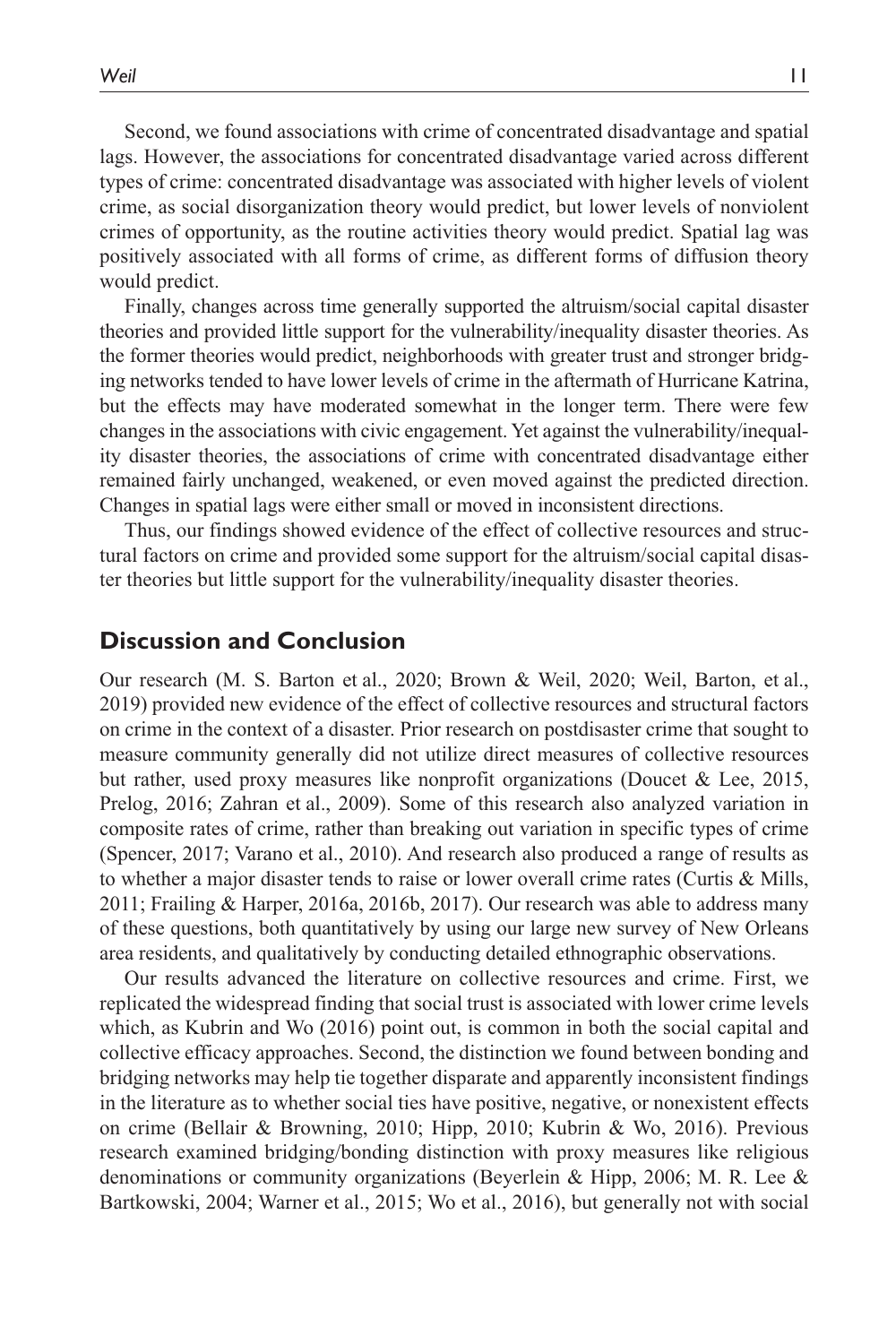networks among neighborhood residents. Third, like most other research (Kubrin & Wo, 2016; Sampson, 2012), we found little effect of civic engagement on reducing crime when concentrated disadvantage is taken into account. Recent research showing that nonprofits are associated with lower crime (Wo et al., 2016) has similarities, but we would argue that this may be a proxy measure as compared with our more direct measurement of citizen participation.

Our findings also contributed to our understanding of the effects of a major disaster on crime. We found support for the altruism/social capital disaster theory, which predicted that social solidarity would increase after a disaster and then return to latency as recovery proceeds, but little support for the vulnerability/inequality disaster theory, which predicts that rising social inequality after a disaster will produce more crime. Thus, as the first theory predicts, we found that the negative associations with crime of social trust and (to a lesser extent) bridging social networks strengthened after the storm, but then weakened somewhat as recovery proceeded. But against the second theory, we found that the effect of concentrated disadvantage on crime actually weakened after the storm. It is important to note that our findings concern only the associations of predictors with crime, not changes in the overall levels of crime, on which much of the literature focuses (Brezina & Kaufman, 2008; Curtis & Mills, 2011; Frailing et al., 2015; Frailing & Harper, 2010, 2016a, 2016b, 2017; Prelog, 2016; Spencer, 2017; Zahnow et al., 2017; Zahran et al., 2009). Yet as we noted, it is very challenging to investigate changes in neighborhood crime levels after a disaster like Hurricane Katrina. One must choose whether to evaluate absolute or per capita crimes levels. Yet either approach would produce results that are challenging to interpret because population levels fluctuated so extremely. We felt that changes in associations might be more interpretable.

Finally, our survey is one of the comparatively few (Auspos, 2012; Prewitt et al., 2014; Sampson, 2012; Sampson et al., 2002) large enough to aggregate to small geographical areas like neighborhoods or census tracts. And it is the only such survey of which I am aware that measures collective resources after a disaster. This survey permitted us to examine the etiology of crime after a disaster in a way that is rarely possible. Indeed, the survey allowed us to examine other outcomes as well, like repopulation (Weil et al., 2018; Weil & Rackin, 2019), blight reduction (Weil, 2012), short-term rentals (Weil, Shihadeh, et al., 2019), and cardiovascular health outcomes (Weil & Kroeger, 2020). Still the survey was conducted under difficult conditions, including population instability, restricted access to telephones or Internet, and a requirement that we utilize interviewers who lived a 4-hour round-trip from the site, that lengthened the time it took to conduct. That extended time, in turn, introduced questions of endogeneity that we had to address (Weil et al., 2018). Yet even taking all these factors into consideration, I think our study design has much to recommend it for future research on crime after a disaster, albeit with adjustments to overcome data collection challenges.

#### **Declaration of Conflicting Interests**

The author declared no potential conflicts of interest with respect to the research, authorship, and/or publication of this article.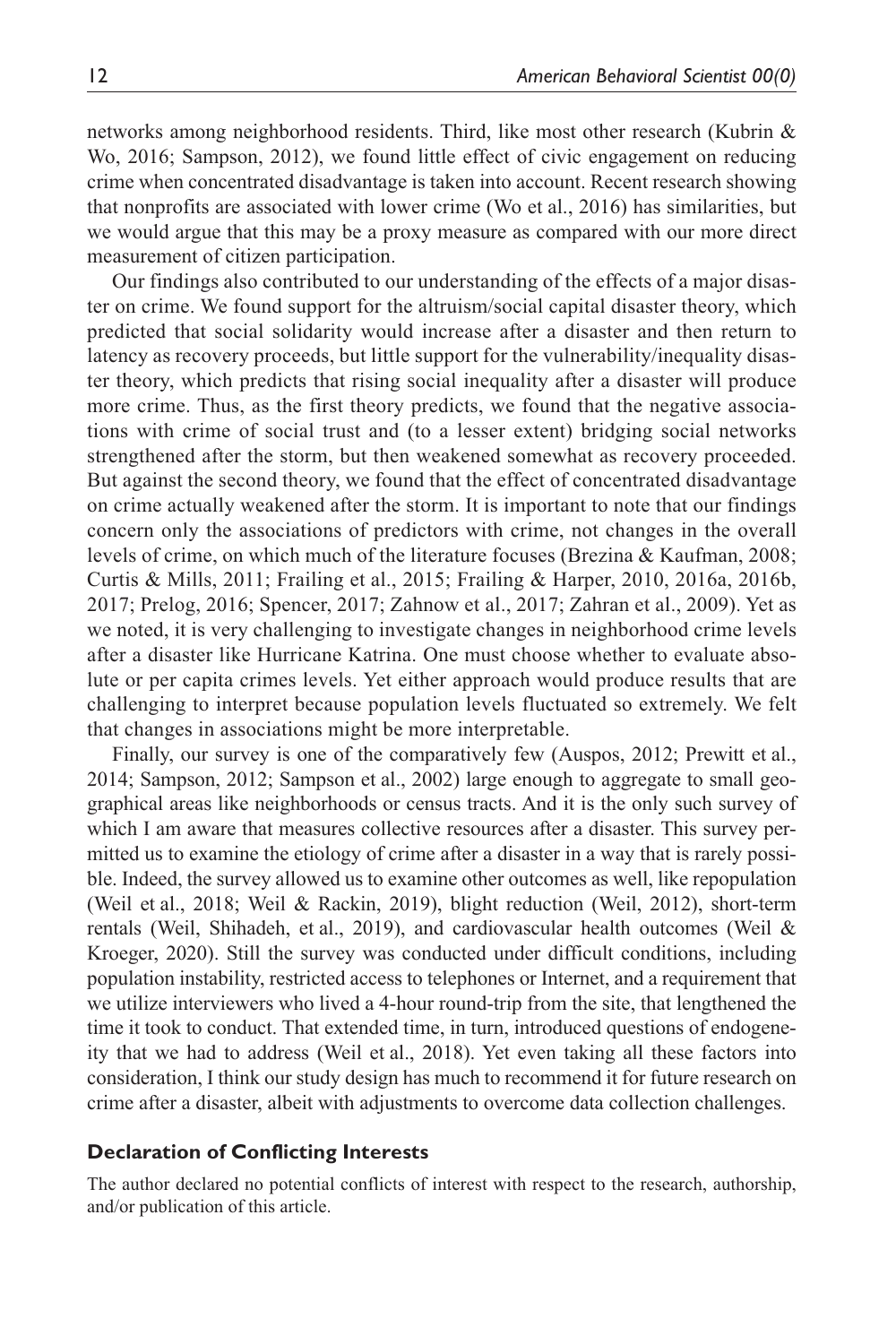### **Funding**

The author disclosed receipt of the following financial support for the research, authorship, and/ or publication of this article: This research was supported by National Science Foundation Grants SES-0554572 and SES-0753742, by research grants from the Jewish Federation of Greater New Orleans and Greater Baton Rouge, and by an LSU (Louisiana State University) Faculty Research Grant.

#### **Note**

1. For reviews of other surveys conducted in the wake of Katrina, see Sastry (2009) and Adeola and Picou (2012). Also see Buttenheim (2010) for a general review of the challenges of collecting data after a major disaster.

#### **References**

- Adeola, F. O., & Picou, J. S. (2012). Race, social capital, and the health impacts of Katrina: Evidence from the Louisiana and Mississippi Gulf Coast. *Human Ecology Review*, *19*(1), 10-24.<https://www.jstor.org/stable/24707611>
- Aldrich, D. P. (2012). *Building resilience: Social capital in post-disaster recovery*. University Of Chicago Press.
- Auspos, P. (2012). *Using neighborhood survey data to understand neighborhoods and improve practice in comprehensive place-based change efforts*. Aspen Institute.
- Barton, A. H. (1969). *Communities in disaster: A sociological analysis of collective stress situations*. Doubleday.
- Barton, M. S., Weil, F. D., Valasik, M. A., Rackin, H. M., & Coto, L. (2020). What was washed away and what remained: An assessment of the impact of Hurricane Katrina on index crimes. *Journal of Crime and Justice*. Advance online publication. [https://doi.org/10.1080](https://doi.org/10.1080/0735648X.2020.1749712) [/0735648X.2020.1749712](https://doi.org/10.1080/0735648X.2020.1749712)
- Bellair, P. E., & Browning, C. R. (2010). Contemporary disorganization research: An assessment and further test of the systemic model of neighborhood crime. *Journal of Research in Crime and Delinquency*, *47*(4), 496-521. <https://doi.org/10.1177/0022427810375578>
- Beyerlein, K., & Hipp, J. R. (2006). From pews to participation: The effect of congregation activity and context on bridging civic engagement. *Social Problems*, *53*(1), 97-117. [https://](https://doi.org/10.1525/sp.2006.53.1.97) [doi.org/10.1525/sp.2006.53.1.97](https://doi.org/10.1525/sp.2006.53.1.97)
- Bolin, B., & Kurtz, L. C. (2018). Race, class, ethnicity, and disaster vulnerability. In H. Rodriguez, W. Donner, & J. E. Trainor (Eds.), *Handbook of disaster research* (2nd ed., pp. 181-203). Springer.
- Bourdieu, P. (1986). The forms of capital. In J. G. Richardson (Ed.), *Handbook of theory and research for the sociology of education* (pp. 241-258). Greenwood.
- Brezina, T., & Kaufman, J. M. (2008). What really happened in New Orleans? Estimating the threat of violence during the Hurricane Katrina disaster. *Justice Quarterly*, *25*(4), 701-722. <https://doi.org/10.1080/07418820802290504>
- Brown, K. J., & Weil, F. D. (2020). Strangers in the neighborhood: Violence and neighborhood boundaries. *Journal of Contemporary Ethnography*, *49*(1), 86-117. [https://doi.](https://doi.org/10.1177/0891241619857150) [org/10.1177/0891241619857150](https://doi.org/10.1177/0891241619857150)
- Browning, C. R., Feinberg, S. L., & Dietz, R. D. (2004). The paradox of social organization: Networks, collective efficacy, and violent crime in urban neighborhoods. *Social Forces*, *83*(2), 503-534.<https://doi.org/10.1353/sof.2005.0006>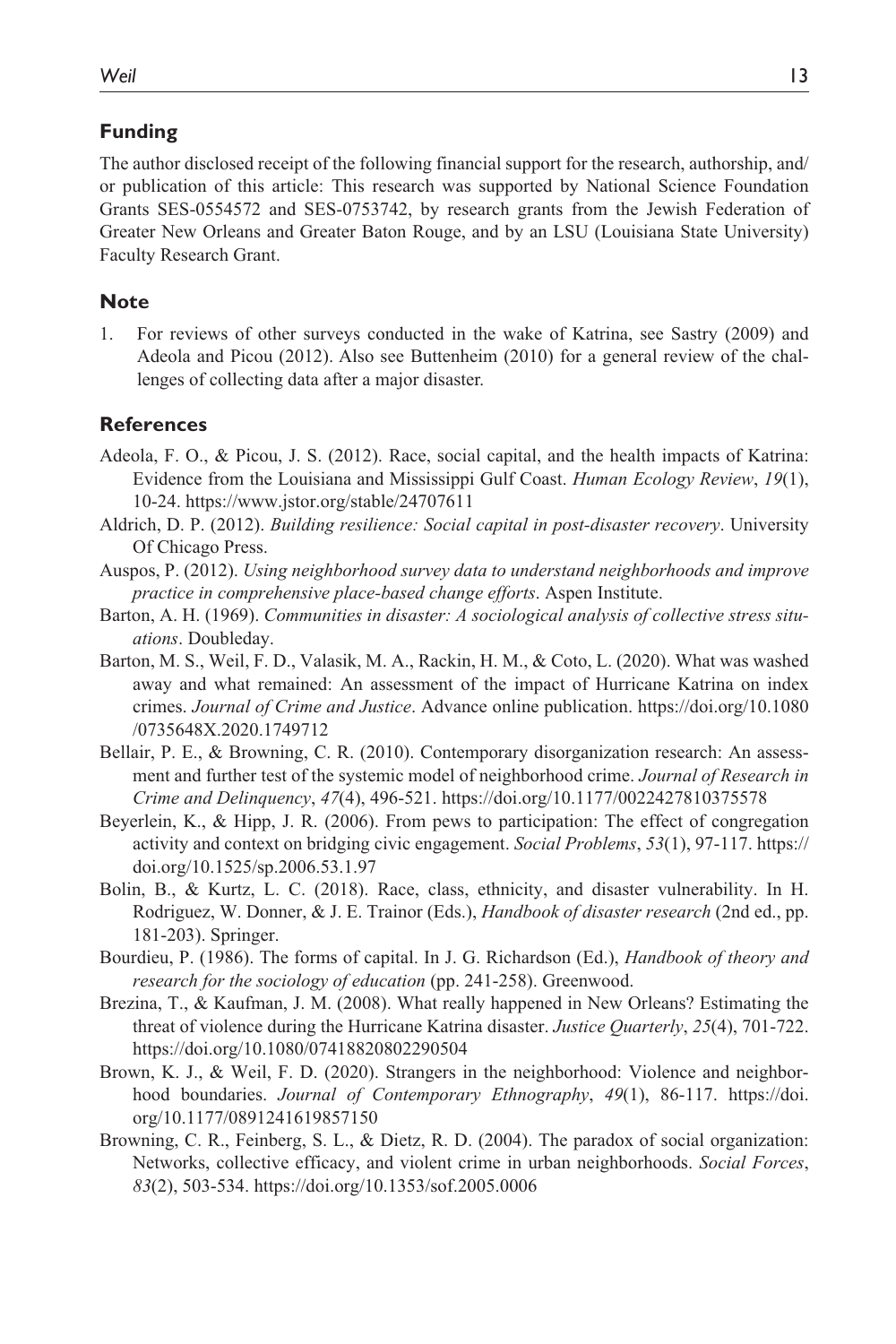- Bursik, R. J. (1988). Social disorganization and theories of crime and delinquency: Problems and prospects. *Criminology*, *26*(4), 519-551. <https://doi.org/10.1111/j.1745-9125.1988.tb00854.x>
- Bursik, R. J., & Grasmick, H. G. (1993). *Neighborhoods and crime: The dimensions of effective community control*. Lexington Books.
- Buttenheim, A. (2010). Impact evaluation in the post-disaster setting: A case study of the 2005 Pakistan earthquake. *Journal of Development Effectiveness*, *2*(2), 197-227. [https://doi.org/](https://doi.org/10.1080/19439342.2010.487942) [10.1080/19439342.2010.487942](https://doi.org/10.1080/19439342.2010.487942)
- Chamberlain, A. W., & Hipp, J. R. (2015). It's all relative: Concentrated disadvantage within and across neighborhoods and communities, and the consequences for neighborhood crime. *Journal of Criminal Justice*, *43*(6), 431-443.<https://doi.org/10.1016/j.jcrimjus.2015.08.004>
- Cohen, L. E., & Felson, M. (1979). Social change and crime rate trends: A routine activity approach. *American Sociological Review*, *44*(4), 588-608.<https://doi.org/10.2307/2094589>
- Coleman, J. S. (1988). Social capital in the creation of human capital. *American Journal of Sociology*, *94*, S95-S120. <https://doi.org/10.1086/228943>
- Curtis, A. W., Curtis, J., Kennedy, S. W., & Kulkarni, A. (2013). A methodology for assessing dynamic fine scale built environments and crime: A case study of the Lower 9th Ward after Hurricane Katrina. In M. Leitner (Ed.), *Crime modeling and mapping using geospatial technologies* (pp. 203-225). Springer.
- Curtis, A. W., & Mills, J. W. (2011). Crime in urban post-disaster environments: A methodological framework from New Orleans. *Urban Geography*, *32*(4), 488-510. [https://doi.](https://doi.org/10.2747/0272-3638.32.4.488) [org/10.2747/0272-3638.32.4.488](https://doi.org/10.2747/0272-3638.32.4.488)
- Desmond, S. A., Kikuchi, G., & Morgan, K. H. (2010). Congregations and crime: Is the spatial distribution of congregations associated with neighborhood crime rates? *Journal for the Scientific Study of Religion*, *49*(1), 37-55.
- Dillard, M. K., Goedeke, T. L., Lovelace, S., & Orthmeyer, A. (2013). *Monitoring well-being and changing environmental conditions in coastal communities: Development of an assessment method*. NOAA Technical Memorandum NOS NCCOS 174.
- Doucet, J. M., & Lee, M. R. (2015). Civic communities and urban violence. *Social Science Research*, *52*, 303-316. <https://doi.org/10.1016/j.ssresearch.2015.01.014>
- Elliott, J. R., & Pais, J. (2010). When nature pushes back: Environmental impact and the spatial redistribution of socially vulnerable populations. *Social Science Quarterly*, *91*(5), 1187- 1202.<https://doi.org/10.1111/j.1540-6237.2010.00727.x>
- Felson, M. (1987). Routine activities and crime prevention in the developing metropolis. *Criminology*, *25*(4), 911-931.<https://doi.org/10.1111/j.1745-9125.1987.tb00825.x>
- Frailing, K., & Harper, D. W. (2010). Crime and hurricanes in New Orleans. In D. Brunsma, D. Overfelt, & J. S. Picou (Eds.), *The sociology of Katrina: Perspectives on a modern catastrophe* (2nd ed., pp. 55-74). Rowman & Littlefield.
- Frailing, K., & Harper, D. W. (2016a). Fear, prosocial behavior, and looting: The Katrina experience. In D. W. Harper & K. Frailing (Eds.), *Crime and criminal justice in disaster* (3rd ed., pp. 121-146). Carolina Academic Press.
- Frailing, K., & Harper, D. W. (2016b). Looking back to go forward: Toward a criminology of disaster. In D. W. Harper & K. Frailing (Eds.), *Crime and criminal justice in disaster* (3rd ed., pp. 7-40). Carolina Academic Press.
- Frailing, K., & Harper, D. W. (2017). *Toward a criminology of disaster: What we know and what we need to find out*. Palgrave Macmillan.
- Frailing, K., Harper, D. W., & Serpas, R. (2015). Changes and challenges in crime and criminal justice after disaster. *American Behavioral Scientist*, *59*(10), 1278-1291. [https://doi.](https://doi.org/10.1177/0002764215591184) [org/10.1177/0002764215591184](https://doi.org/10.1177/0002764215591184)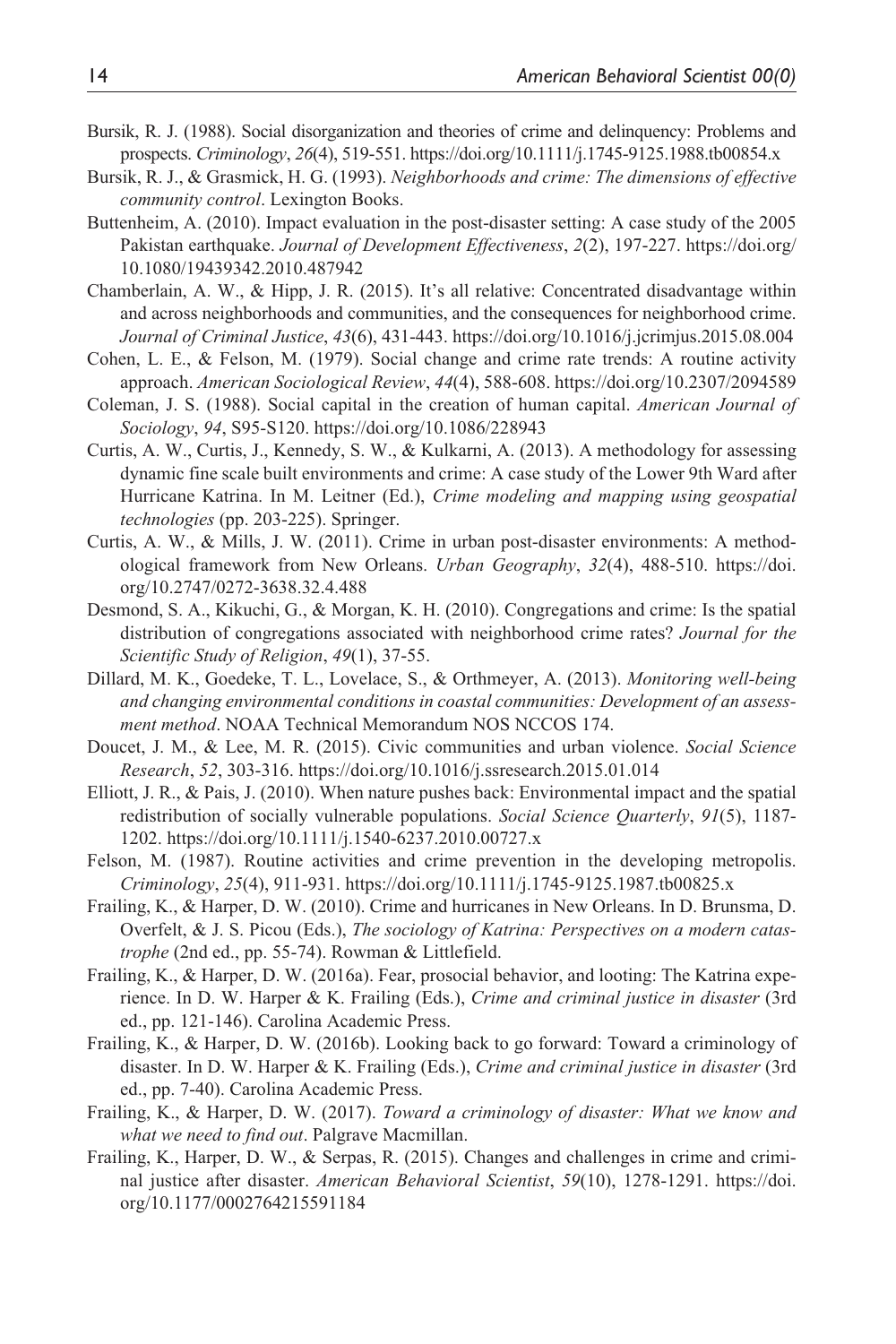- Frankenberg, E., Nobles, J., & Sumantri, C. (2012). Community destruction and traumatic stress in post-tsunami Indonesia. *Journal of Health and Social Behavior*, *53*(4), 498-514. [https://](https://doi.org/10.1177/0022146512456207) [doi.org/10.1177/0022146512456207](https://doi.org/10.1177/0022146512456207)
- Fritz, C. E. (1996). *Disasters and mental health: Therapeutic principles drawn from disaster studies*. Disaster Research Center 10, University of Delaware. (Original work published 1961)
- Hipp, J. R. (2010). Micro-structure in micro-neighborhoods: A new social distance measure, and its effect on individual and aggregated perceptions of crime and disorder. *Social Networks*, *32*(2), 148-159.<https://doi.org/10.1016/j.socnet.2009.11.001>
- Hipp, J. R. (2016). Collective efficacy: How is it conceptualized, how is it measured, and does it really matter for understanding perceived neighborhood crime and disorder? *Journal of Criminal Justice*, *46*, 32-44. <https://doi.org/10.1016/j.jcrimjus.2016.02.016>
- Hipp, J. R., & Wo, J. C. (2015). Collective efficacy and crime. *International Encyclopedia of the Social & Behavioral Sciences*, *4*, 169-173. [https://doi.org/10.1016/B978-0-08-097086-8.](https://doi.org/10.1016/B978-0-08-097086-8.45045-2) [45045-2](https://doi.org/10.1016/B978-0-08-097086-8.45045-2)
- Howell, J., & Elliott, J. R. (2018). Damages done: The longitudinal impacts of natural hazards on wealth inequality in the United States. *Social Problems*, *66*(3), 420-448. [https://doi.](https://doi.org/10.1093/socpro/spy016) [org/10.1093/socpro/spy016](https://doi.org/10.1093/socpro/spy016)
- Janowitz, M. (1978). *The last half-century: Societal change and politics in America*. University of Chicago.
- Kaiser Foundation. (2007). *Giving voice to the people of New Orleans: The Kaiser post-Katrina baseline survey*. The Henry J. Kaiser Family Foundation.
- Kubrin, C. E. (2003). Structural covariates of homicide rates: Does type of homicide matter? *Journal of Research in Crime and Delinquency*, *40*(2), 139-170. [https://doi.](https://doi.org/10.1177/0306624X03251124) [org/10.1177/0306624X03251124](https://doi.org/10.1177/0306624X03251124)
- Kubrin, C. E., & Wo, J. C. (2016). Social disorganization theory's greatest challenge: Linking structural characteristics to crime in socially disorganized communities. In A. Piquero (Ed.), *The handbook of criminological theory* (Vol. 4, pp. 121-136). Wiley.
- Kyne, D., & Aldrich, D. (2020). Capturing bonding, bridging, and linking social capital through publicly available data. *Risk, Hazards & Crisis in Public Policy*, *11*(1), 61-86. [https://doi.](https://doi.org/10.1002/rhc3.12183) [org/10.1002/rhc3.12183](https://doi.org/10.1002/rhc3.12183)
- Lee, C. J., & Kim, D. (2013). A comparative analysis of the validity of US state- and countylevel social capital measures and their associations with population health. *Social Indicators Research*, *111*(1), 307-326. <https://doi.org/10.1007/s11205-012-0007-y>
- Lee, M. R., & Bartkowski, J. P. (2004). Love thy neighbor? Moral communities, civic engagement, and juvenile homicide in rural areas. *Social Forces*, *82*(3), 1001-1035. [https://doi.](https://doi.org/10.1353/sof.2004.0044) [org/10.1353/sof.2004.0044](https://doi.org/10.1353/sof.2004.0044)
- Leitner, M., Barnett, M., Kent, J., & Barnett, T. (2011). The impact of Hurricane Katrina on reported crimes in Louisiana: A spatial and temporal analysis. *Professional Geographer*, *63*(2), 244-261.<https://doi.org/10.1080/00330124.2010.547156>
- Mears, D. P., & Bhati, A. S. (2006). No community is an island: The effects of resource deprivation on urban violence in spatially and socially proximate communities. *Criminology*, *44*(3), 509-548.<https://doi.org/10.1111/j.1745-9125.2006.00056.x>
- Metaxa-Kakavouli, D., Maas, P., & Aldrich, D. P. (2018). How social ties influence evacuation behavior. *Proceedings of the ACM on Human-Computer Interaction*, *1*(1), Article 122. <https://doi.org/10.1145/3274391>
- Meyer, M. A. (2018). Social capital in disaster research. In H. Rodriguez, W. Donner, & J. E. Trainor (Eds.), *Handbook of disaster research* (2nd ed., pp.263-286). SpringerNature.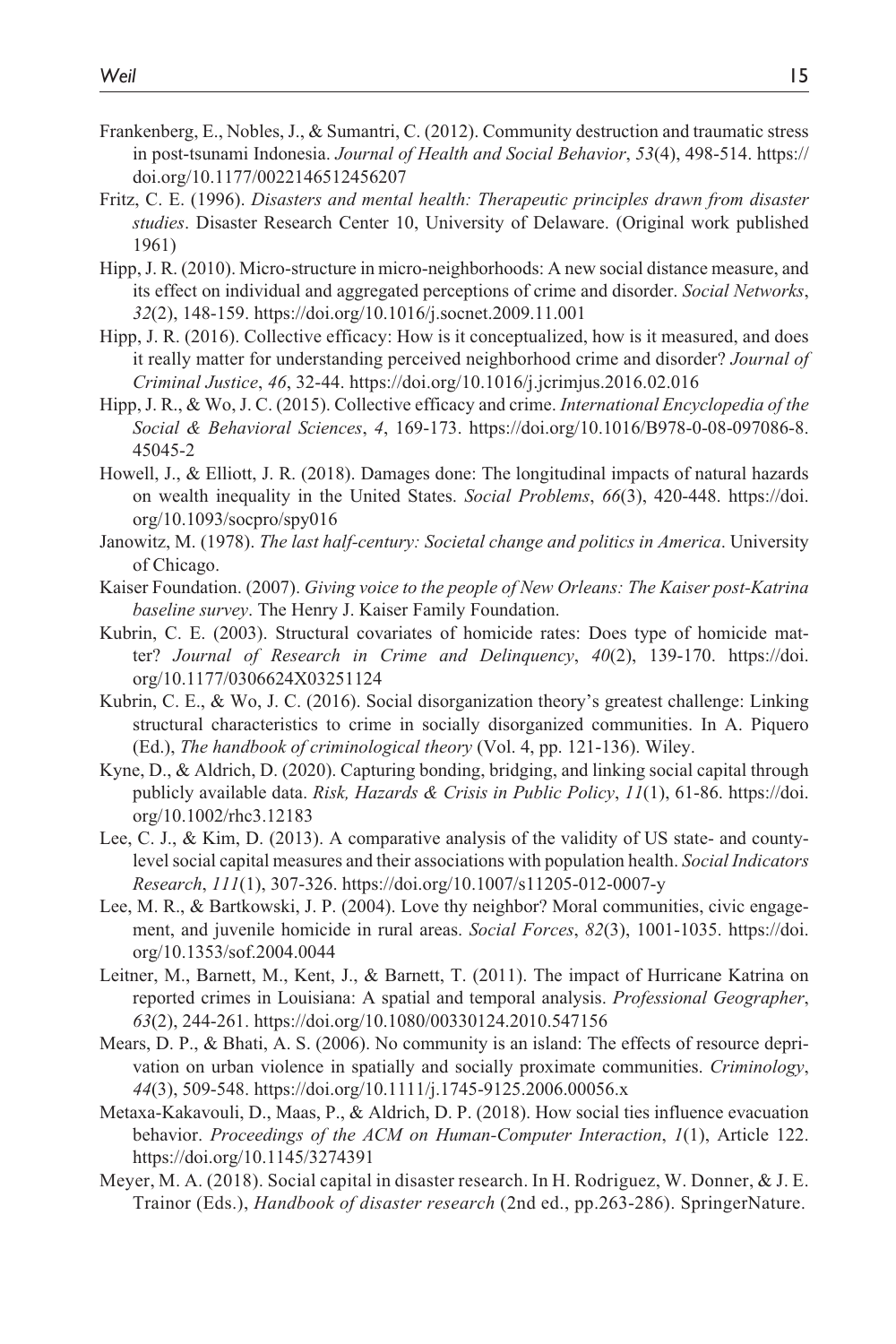- Nakagawa, Y., & Shaw, R. (2004). Social capital: A missing link to disaster recovery. *International Journal of Mass Emergencies and Disasters*, *22*(1), 5-34. [http://ijmed.org/](http://ijmed.org/articles/235/download/) [articles/235/download/](http://ijmed.org/articles/235/download/)
- Nobo, C. C., & Pfeffer, R. D. (2012). Natural disasters and crime: Criminological lessons from Hurricane Katrina. In R. White (Ed.), *Climate change from a criminological perspective* (pp. 173-183). Springer.
- O'Brien, D. T., Sampson, R. J., & Winship, C. (2015). Ecometrics in the age of big data: Measuring and assessing "broken windows" using large-scale administrative records. *Sociological Methodology*, *45*(1), 101-147<https://doi.org/10.1177/0081175015576601>
- Palutis, B. (2008, May). *Rebuilding the Nielsen sample in New Orleans after Katrina*. Paper presented at the American Association for Public Opinion Research 63rd Annual Conference, New Orleans.
- Patterson, O., Weil, F. D., & Patel, K. (2010). The role of community in disaster response: conceptual models. *Population Research and Policy Review*, *29*(2), 127-141. [https://doi.](https://doi.org/10.1007/s11113-009-9133-x) [org/10.1007/s11113-009-9133-x](https://doi.org/10.1007/s11113-009-9133-x)
- Paxton, P. (1999). Is social capital declining in the United States? A multiple indicator assessment. *American Journal of Sociology*, *105*(1), 88-127. <https://doi.org/10.1086/210268>
- Peterson, R. D., & Krivo, L. J. (2010). *Divergent social worlds: Neighborhood crime and the racial-spatial divide* [Electronic resource]. Russell Sage Foundation.
- Prelog, A. J. (2016). Modeling the relationship between natural disasters and crime in the United States. *Natural Hazards Review*, *17*(1), Article 04015011. [https://doi.org/10.1061/\(ASCE\)](https://doi.org/10.1061/(ASCE)NH.1527-6996.0000190) [NH.1527-6996.0000190](https://doi.org/10.1061/(ASCE)NH.1527-6996.0000190)
- Prewitt, K., Mackie, C. D., & Habermann, H. (2014). *Civic engagement and social cohesion: Measuring dimensions of social capital to inform policy*. National Academies Press.
- Putnam, R. D. (2000). *Bowling alone: The collapse and revival of American community*. Simon & Schuster.
- Pyrooz, D. C. (2012). Structural covariates of gang homicide in large U.S. cities. *Journal of Research in Crime and Delinquency*, *49*(4), 489-518. [https://doi.org/10.1177](https://doi.org/10.1177/0022427811415535) [/0022427811415535](https://doi.org/10.1177/0022427811415535)
- Quarantelli, E. L., & Dynes, R. (1977). Response to social crisis and disaster. *Annual Review of Sociology*, *3*(1), 23-49. <https://doi.org/10.1146/annurev.so.03.080177.000323>
- Rodriguez, H., Trainor, J., & Quarantelli, E. L. (2006). Rising to the challenges of a catastrophe: The emergent and prosocial behavior following Hurricane Katrina. *ANNALS of the American Academy of Political and Social Science*, *604*(1), 82-101. [https://doi.](https://doi.org/10.1177/0002716205284677) [org/10.1177/0002716205284677](https://doi.org/10.1177/0002716205284677)
- Rupasingha, A., & Goetz, S. J. (2007). Social and political forces as determinants of poverty: A spatial analysis. *Journal of Socio-Economics*, *36*(4), 650-671. [https://doi.org/10.1016/j.](https://doi.org/10.1016/j.socec.2006.12.021) [socec.2006.12.021](https://doi.org/10.1016/j.socec.2006.12.021)
- Rupasingha, A., Goetz, S. J., & Freshwater, D. (2006). The production of social capital in US counties. *Journal of Socio-Economics*, *35*(1), 83-101. [https://doi.org/10.1016/j.](https://doi.org/10.1016/j.socec.2005.11.001) [socec.2005.11.001](https://doi.org/10.1016/j.socec.2005.11.001)
- Sampson, R. J. (2012). *Great American city: Chicago and the enduring neighborhood effect*. The University of Chicago Press.
- Sampson, R. J., Morenoff, J. D., & Gannon-Rowley, T. (2002). Assessing "neighborhood effects:" Social processes and new directions in research. *Annual Review of Sociology*, *28*(1), 443-478.<https://doi.org/10.1146/annurev.soc.28.110601.141114>
- Sampson, R. J., Raudenbush, S. W., & Earls, F. (1997). Neighborhoods and violent crime: A multilevel study of collective efficacy. *Science*, *277*(5328), 918-924. [https://doi.](https://doi.org/10.1126/science.277.5328.918) [org/10.1126/science.277.5328.918](https://doi.org/10.1126/science.277.5328.918)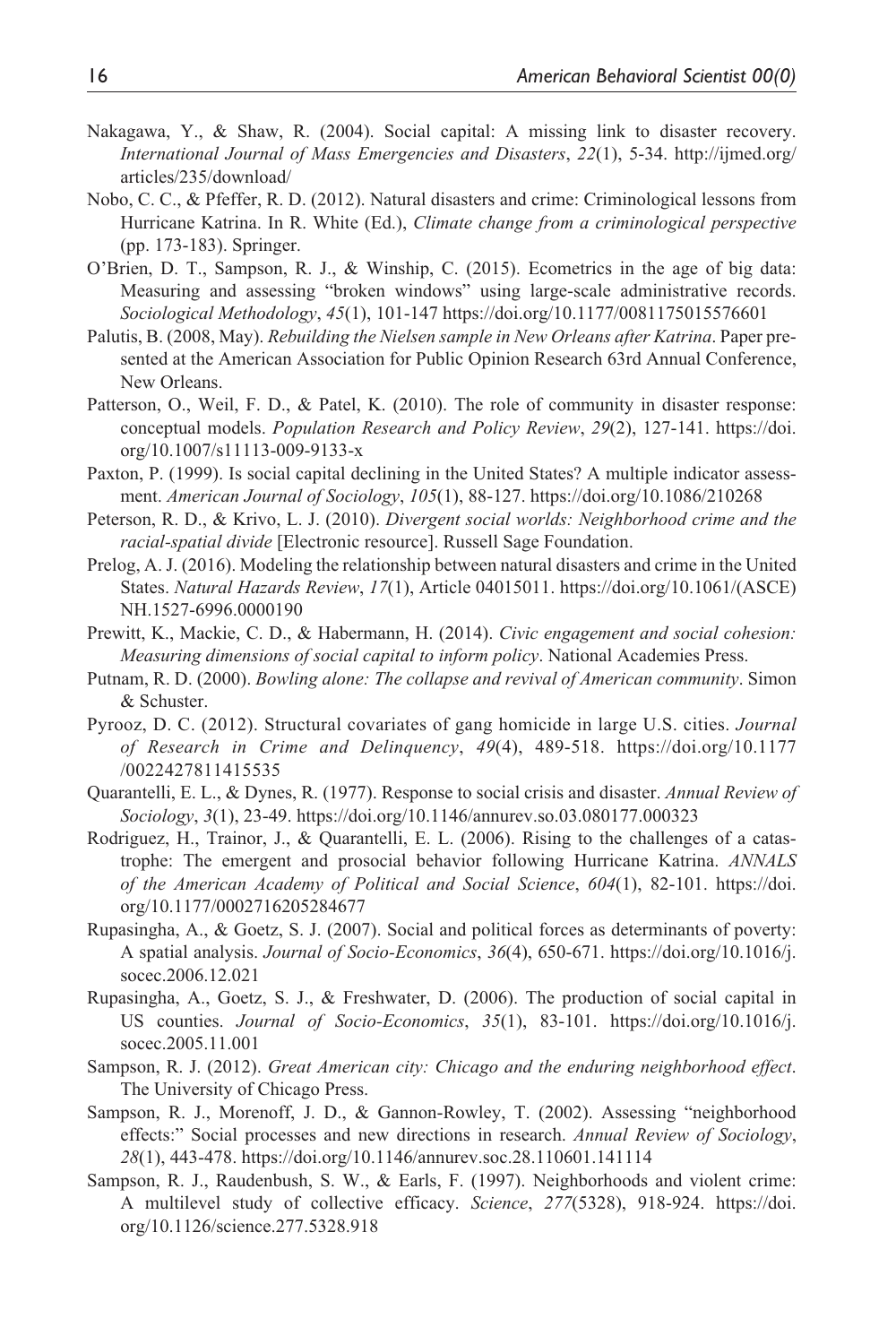- Sastry, N. (2009). Tracing the effects of Hurricane Katrina on the population of New Orleans the displaced New Orleans residents pilot study. *Sociological Methods & Research*, *38*(1), 171-196.<https://doi.org/10.1177/0049124109339370>
- Schultz, J., & Elliott, J. R. (2013). Natural disasters and local demographic change in the United States. *Population and Environment: A Journal of Interdisciplinary Studies*, *34*(3), 293- 312.<https://doi.org/10.1007/s11111-012-0171-7>
- Shaw, C. R., & McKay, H. D. (1942). *Juvenile delinquency and urban areas: A study of rates of delinquents in relation to differential characteristics of local communities in American cities*. The University of Chicago Press.
- Sherrieb, K., Norris, F., & Galea, S. (2010). Measuring capacities for community resilience. *Social Indicators Research*, *99*(2), 227-247.
- Solnit, R. (2009). *A paradise built in hell: The extraordinary communities that arise in disasters*. Viking.
- Spencer, N. O. (2017). Look what the hurricanes just blew in: Analyzing the impact of the storm on criminal activities. *Journal of Crime and Justice*, *40*(4), 417-429. [https://doi.org/10.108](https://doi.org/10.1080/0735648X.2016.1168749) [0/0735648X.2016.1168749](https://doi.org/10.1080/0735648X.2016.1168749)
- Thornton, W. E., & Voigt, L. (2007). Disaster rape: Vulnerability of women to sexual assaults during Hurricane Katrina. *Journal of Public Management and Social Policy*, *13*(2), 23-49.
- Valasik, M., Barton, M. S., Reid, S. E., & Tita, G. E. (2017). Barriocide: Investigating the temporal and spatial influence of neighborhood structural characteristics on gang and non-gang homicides in East Los Angeles. *Homicide Studies*, *21*(4), 287-311. [https://doi.](https://doi.org/10.1177/1088767917726807) [org/10.1177/1088767917726807](https://doi.org/10.1177/1088767917726807)
- Van Deth, J. W. (2003). Measuring social capital: Orthodoxies and continuing controversies. *International Journal of Social Research Methodology*, *6*(1), 79-92. [https://doi.](https://doi.org/10.1080/13645570305057) [org/10.1080/13645570305057](https://doi.org/10.1080/13645570305057)
- Varano, S. P., Schafer, J. A., Cancino, J. M., Decker, S. H., & Greene, J. R. (2010). A tale of three cities: Crime and displacement after Hurricane Katrina. *Journal of Criminal Justice*, *38*(1), 42-50.<https://doi.org/10.1016/j.jcrimjus.2009.11.006>
- Warner, B. D. (2007). Directly intervene or call the authorities? A study of forms of neighborhood social control within a social disorganization framework. *Criminology*, *45*(1), 99-129. <https://doi.org/10.1111/j.1745-9125.2007.00073.x>
- Warner, B. D., Swartz, K., & Hawk, S. R. (2015). Racially homophilous social ties and informal social control. *Criminology*, *53*(2), 204-230. <https://doi.org/10.1111/1745-9125.12066>
- Weil, F. D. (2011). Rise of community organizations, citizen engagement, and new institutions. In A. Liu, R. V. Anglin, R. Mizelle, & A. Plyer (Eds.), *Resilience and opportunity: Lessons from the US Gulf Coast after Katrina and Rita* (pp. 201-219). Brookings Institution Press.
- Weil, F. D. (2012, August). *Can citizens affect urban policy? Blight reduction in post-Katrina New Orleans*. Paper presented at the Annual Meetings of the American Political Science Association, New Orleans.
- Weil, F. D., Barton, M. S., Rackin, H. R., Valasik, M., & Maddox, D. (2019). Collective resources and violent crime reconsidered: New Orleans before and after Hurricane Katrina. *Journal of Interpersonal Violence*. Advance online publication. [https://doi.org/10.](https://doi.org/10.1177/0886260518822345) [1177/0886260518822345](https://doi.org/10.1177/0886260518822345)
- Weil, F. D., & Kroeger, R. A. (2020). *Race and cardiovascular risk in New Orleans neighborhoods: Does social capital matter?* [Working draft paper]. *LSU Department of Sociology*, *Baton Rouge, LA*.
- Weil, F. D., & Rackin, H. R. (2019, July). *Neighborhood organizations and the repopulation of New Orleans after Hurricane Katrina*. Paper presented at the Researchers Meeting of the Natural Hazards Workshop, Broomfield, Colorado.